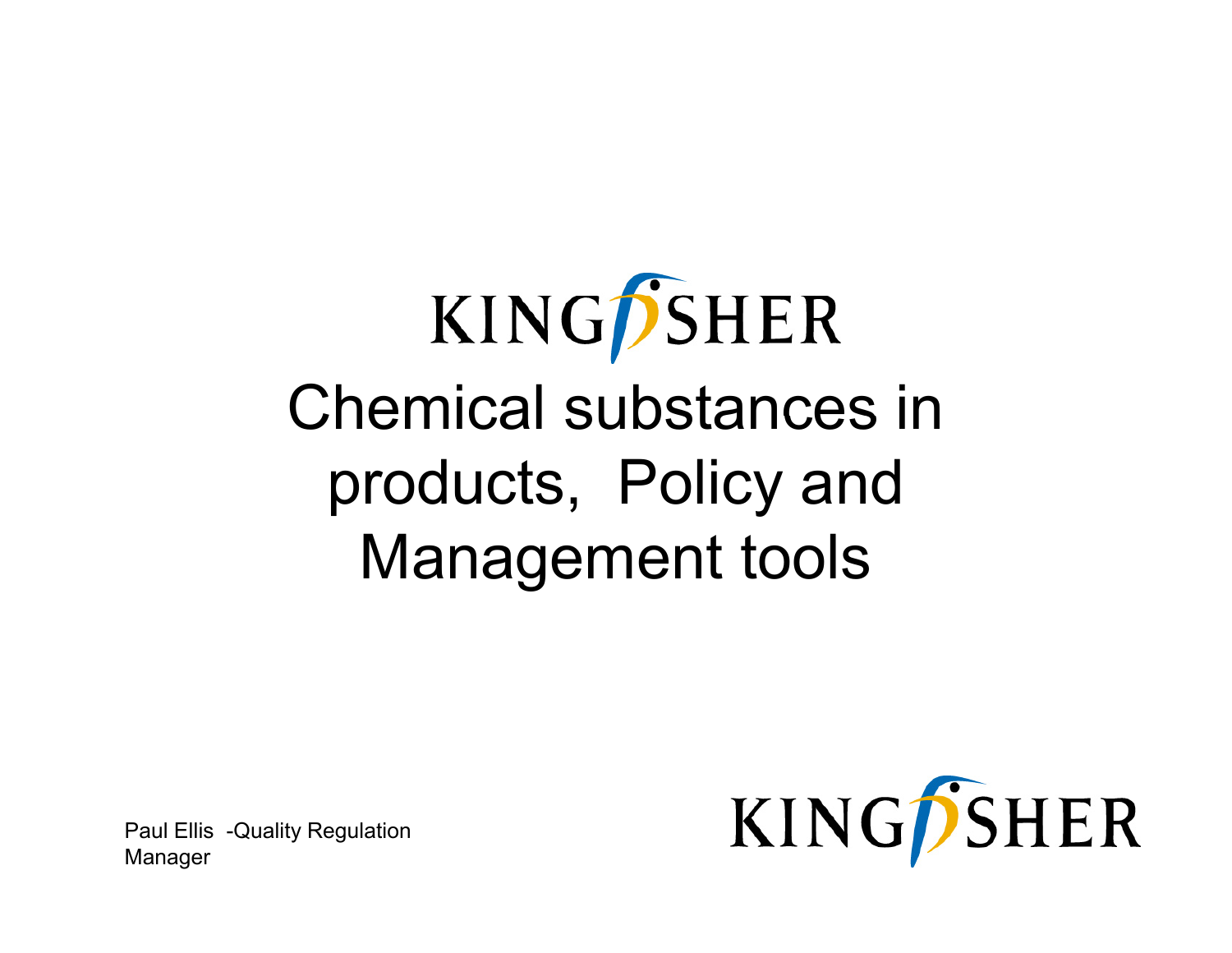### Cover today…

- ♦ Introduction and my role explained
- $\blacklozenge$  Kingfisher Plc at a glance
- ♦ Corporate Social Responsibility (CSR) credentials
- $\blacklozenge$  Chemical regulations and policy
- ♦ Investment and tools deployed
- $\blacklozenge$  Key learning's, challenges and solutions
- ♦Q&A…..

KINGPSHER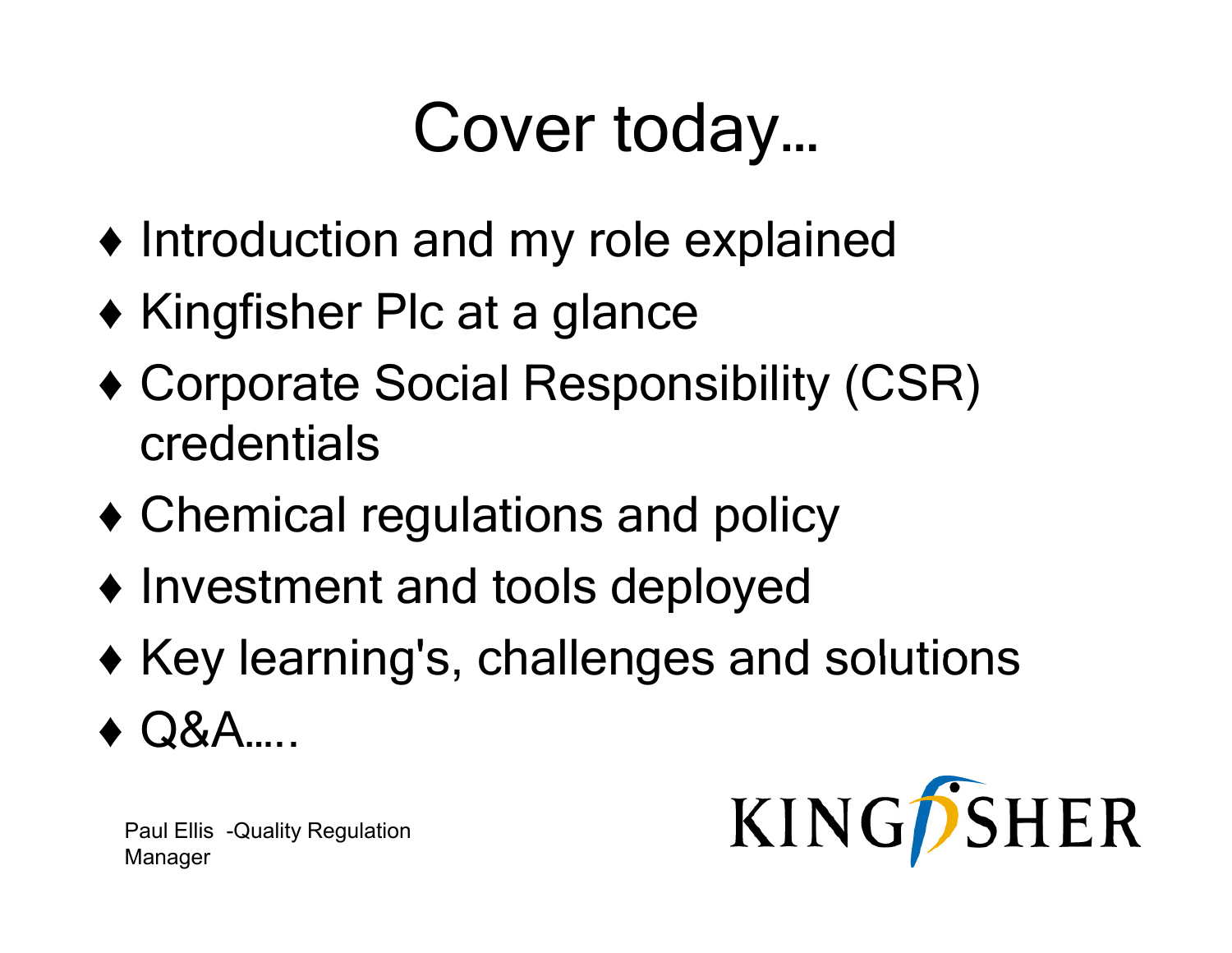Introduction and my role…

Responsibilities…..

- – Development of Chemical management strategy
- – $-$  Implementation and management of strategies Paul Ellis
- Lobbying for or against, proposed Policy and –— Lobbying for or against, proposed Regulation Manager regulations in Europe
- Driving common approaches to – EU regulations among the group
- Policy "policeman "–– Policy "policeman

Paul Ellis -Quality Regulation Manager



KINGPSHER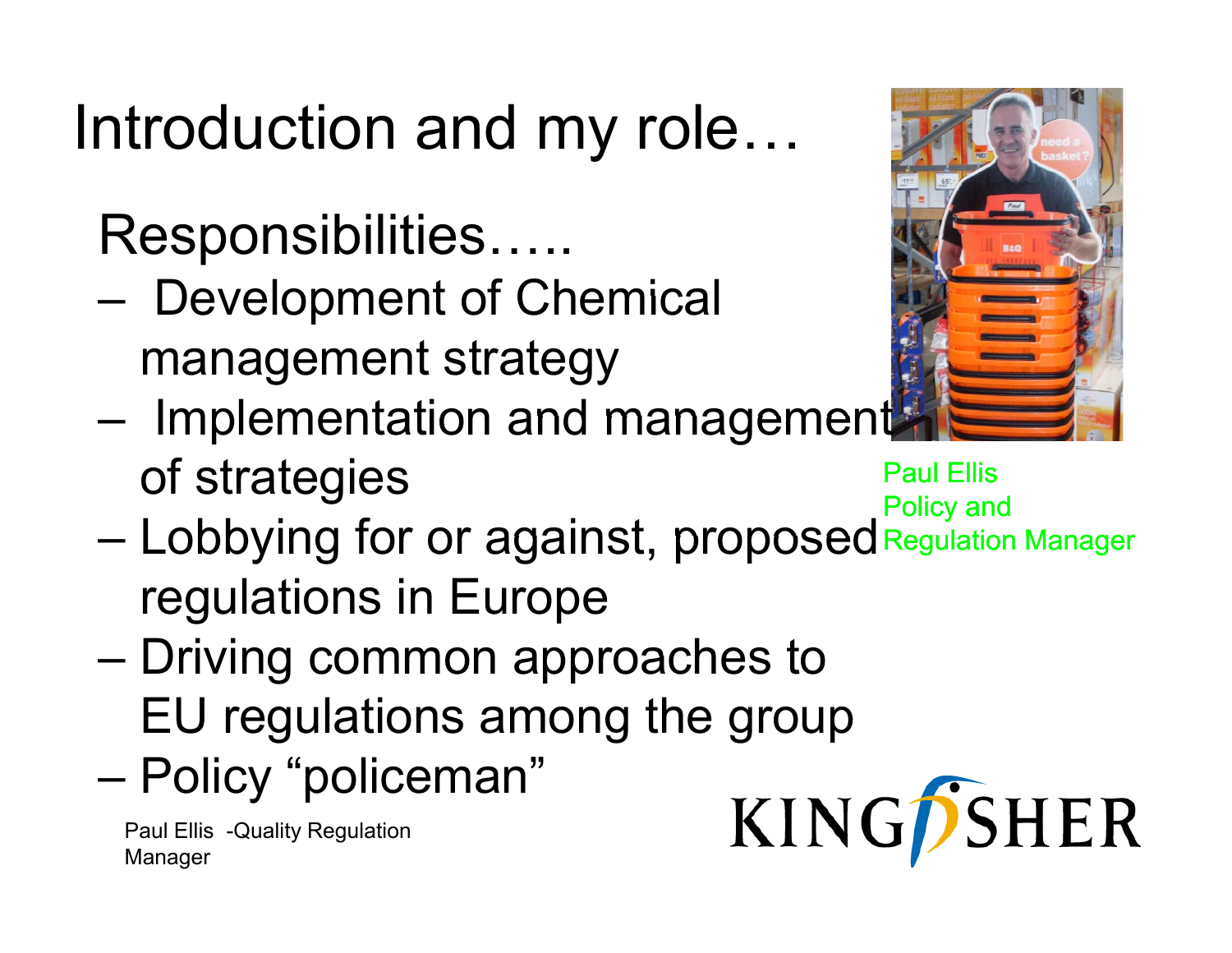# Kingfisher – Global retailer

Kingfisher around the world



Paul Ellis -Quality Regulation Manager

# **KINGPSHER**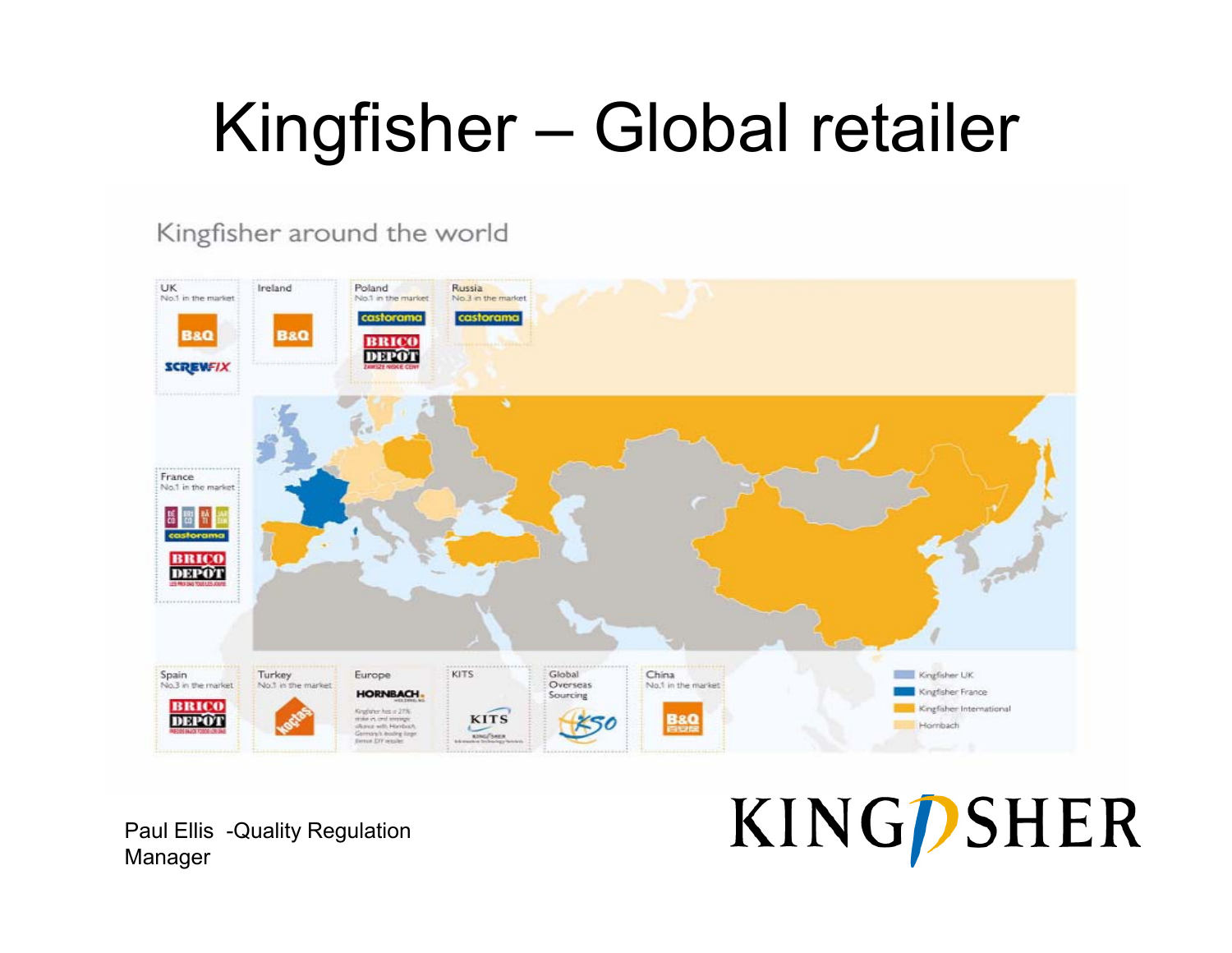### Kingfisher at <sup>a</sup> glance

| <b>Our brands</b>                          | <b>Country</b>   | <b>Brand</b>       | <b>Market position</b> | <b>Store numbers</b>      |
|--------------------------------------------|------------------|--------------------|------------------------|---------------------------|
| <b>B&amp;Q</b>                             | <b>UK</b>        | B&Q                | 1                      | 322                       |
|                                            |                  | <b>Screwfix</b>    |                        | 145                       |
| castorama                                  | France           | Castorama          | 1                      | 100                       |
|                                            |                  | <b>Brico Dépôt</b> |                        | 98                        |
| <b>BRICO</b><br>DEPOT                      | Poland           | Castorama          | 1                      | 46                        |
|                                            |                  | <b>Brico Dépôt</b> |                        | 6                         |
|                                            | China            | B&Q                | 1                      | 62                        |
| <b>SCREWFIX</b>                            | Ireland          | B&Q                |                        | 9                         |
|                                            | Spain            | <b>Brico Dépôt</b> | 3                      | 16                        |
|                                            | <b>Russia</b>    | Castorama          | 3                      | 8                         |
|                                            | <b>Turkey JV</b> | Koçtaş             | 1                      | 21                        |
| Paul Ellis - Quality Regulation<br>Manager |                  |                    |                        | <b>KING</b> <i>D</i> SHER |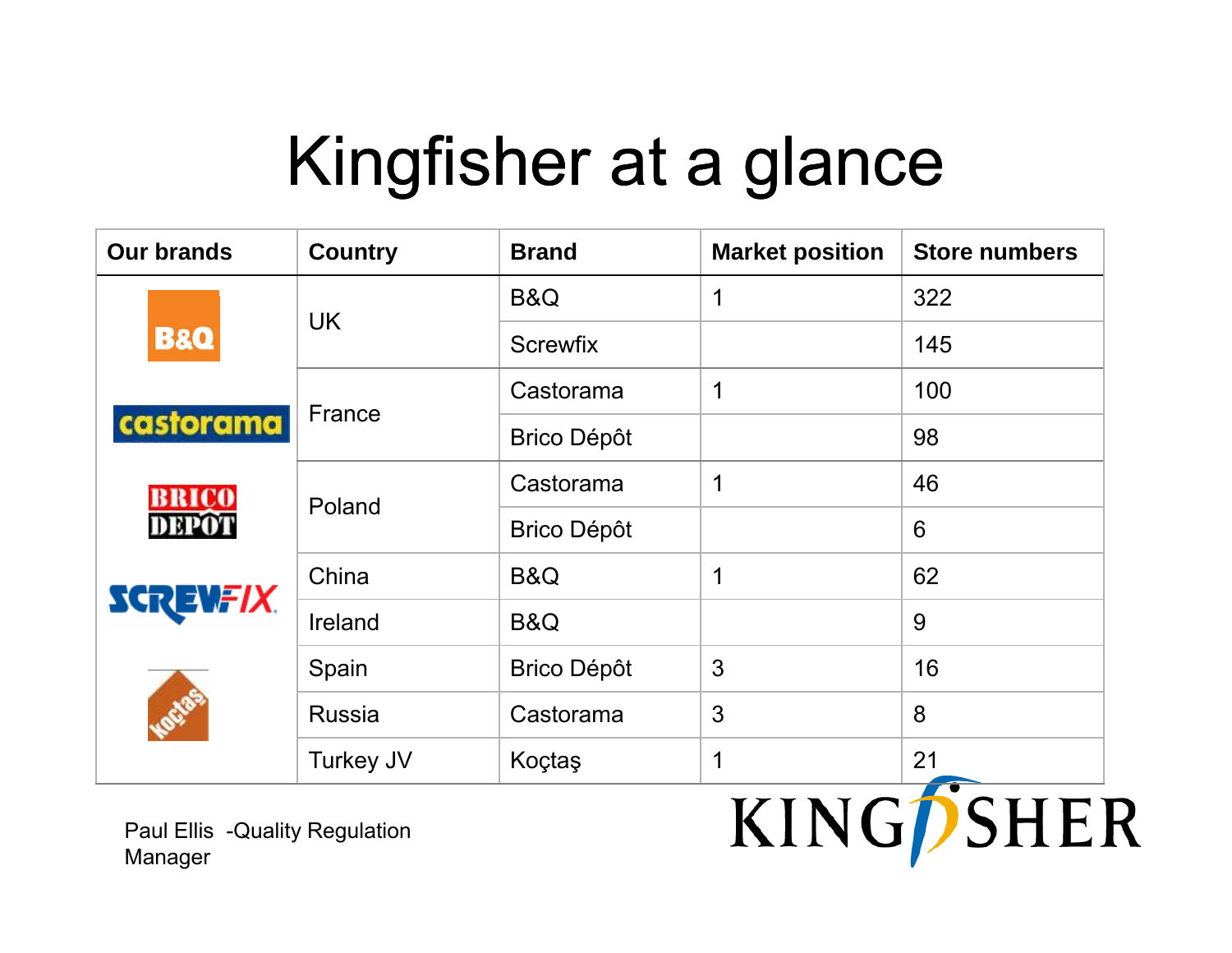#### A strong business in an attractive sector

#### • **Home improvement is an attractive market…**

- –– Good demand (nesting/improving is a long-term trend)
- –Buying scale (similar product worldwide and fragmented supply)
- –– Defensible market (against internet, grocers and specialists)

#### • **Kingfisher is clear European leader…**

- –833 stores in eight countries
- –80,000 employees, six million customers served every week
- – $-$  Value brands but with broad consumer appeal
- –Leading "green" credentials
- –Deep pool of international management talent

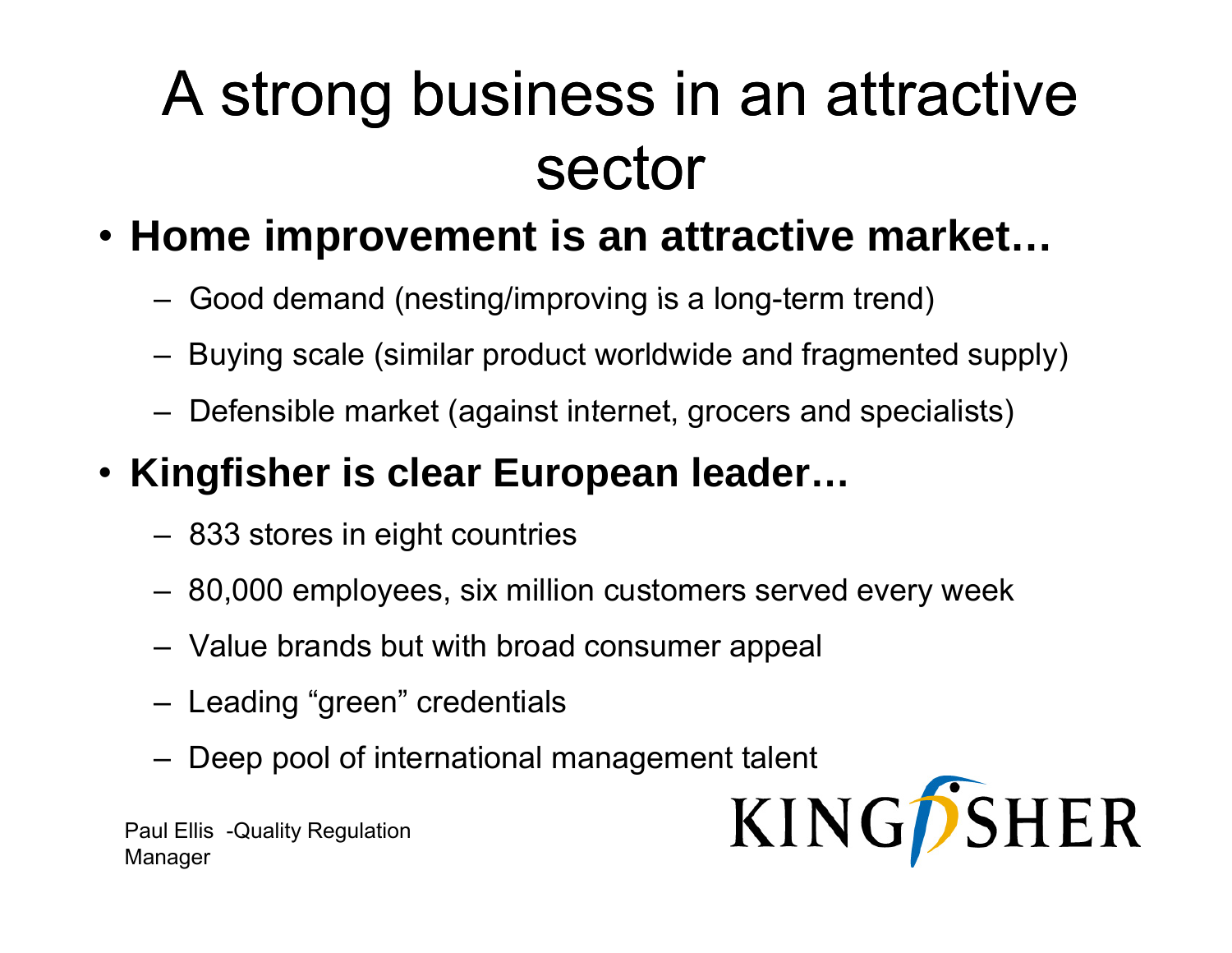#### B&Q UK

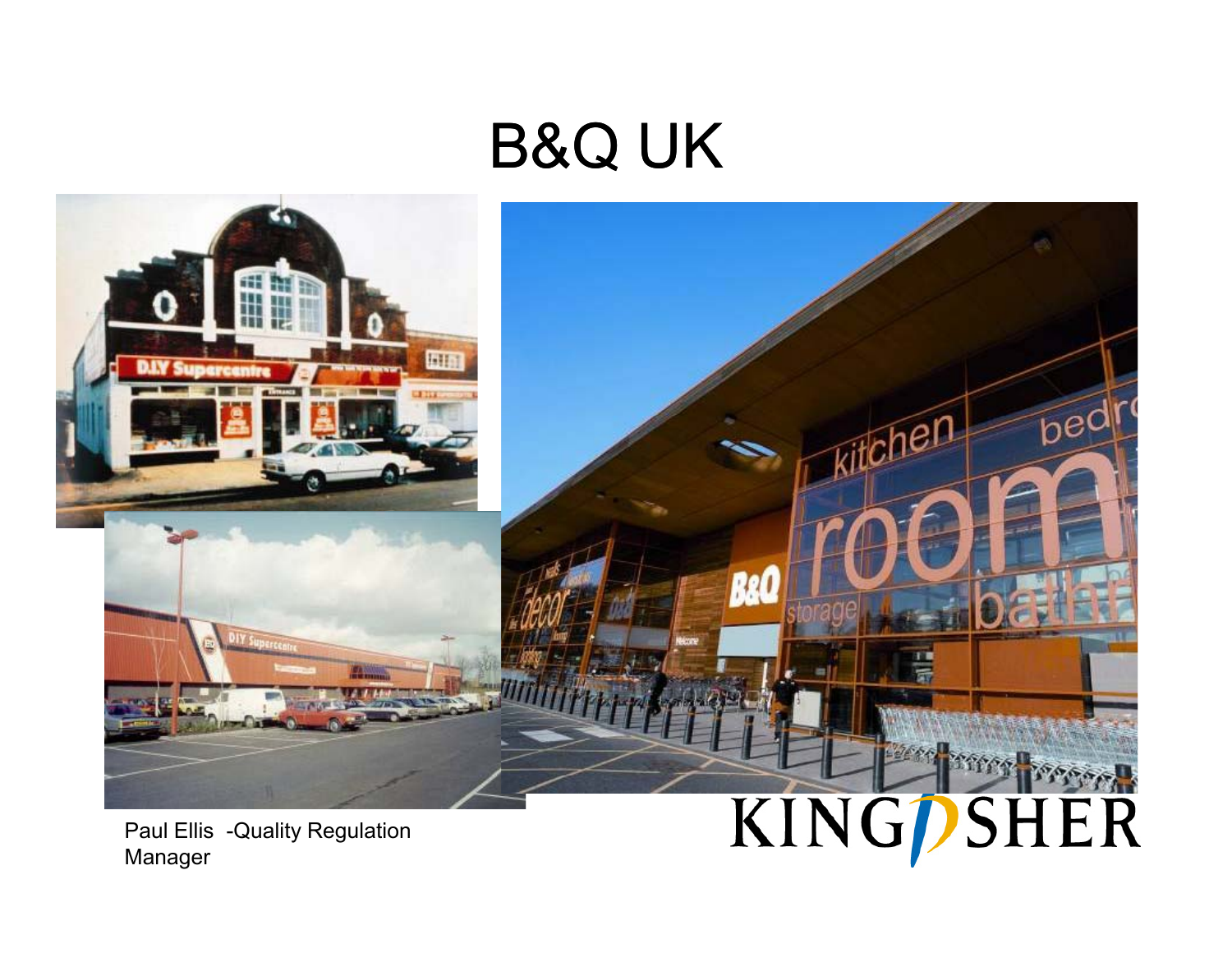### CSR Credentials

- • Strong heritage developed over the last 20 plus years
- • Responsible for changing the market and developing market focus, for example,
	- FSC
	- VOC
- Measures Grou p performance

http://www.kingfisher.com/responsibility/index.asp?pageid=154

Paul Ellis -Quality Regulation Manager



POLICY

**TARGET** 

**LEADERSHIP** 

**POSITION** 

MINIMUM

**ACTION**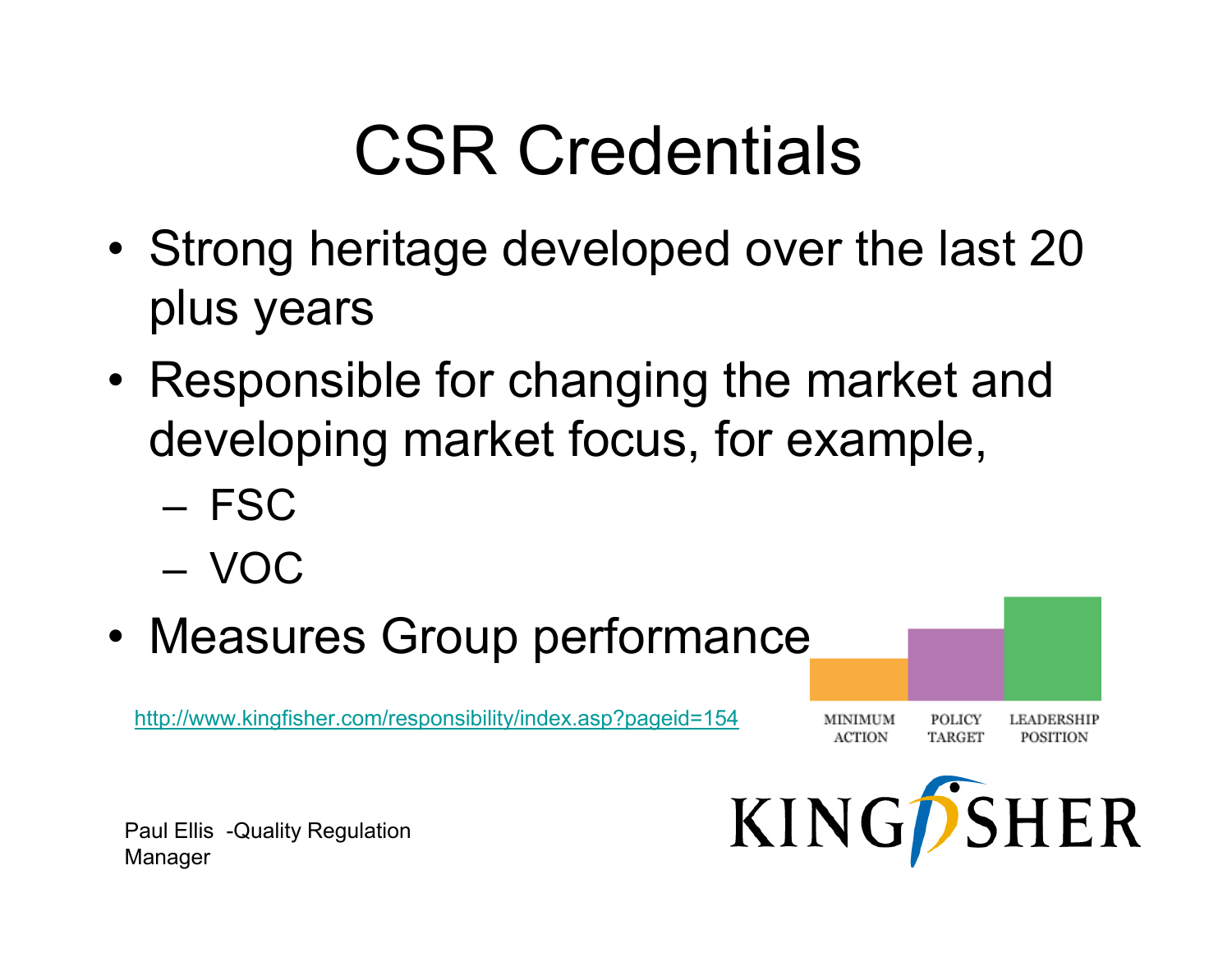### Regulations - REACH

- • **REACH**, the European Union regulation for the <u>R</u>egistration, <u>E</u>valuation, <u>A</u>uthorisation (and Restriction) of Chemicals, replacing a number of European Directives and **Regulations**
- Its key central aim is to protect human health and the environment from the risks arising from the use of chemicals.

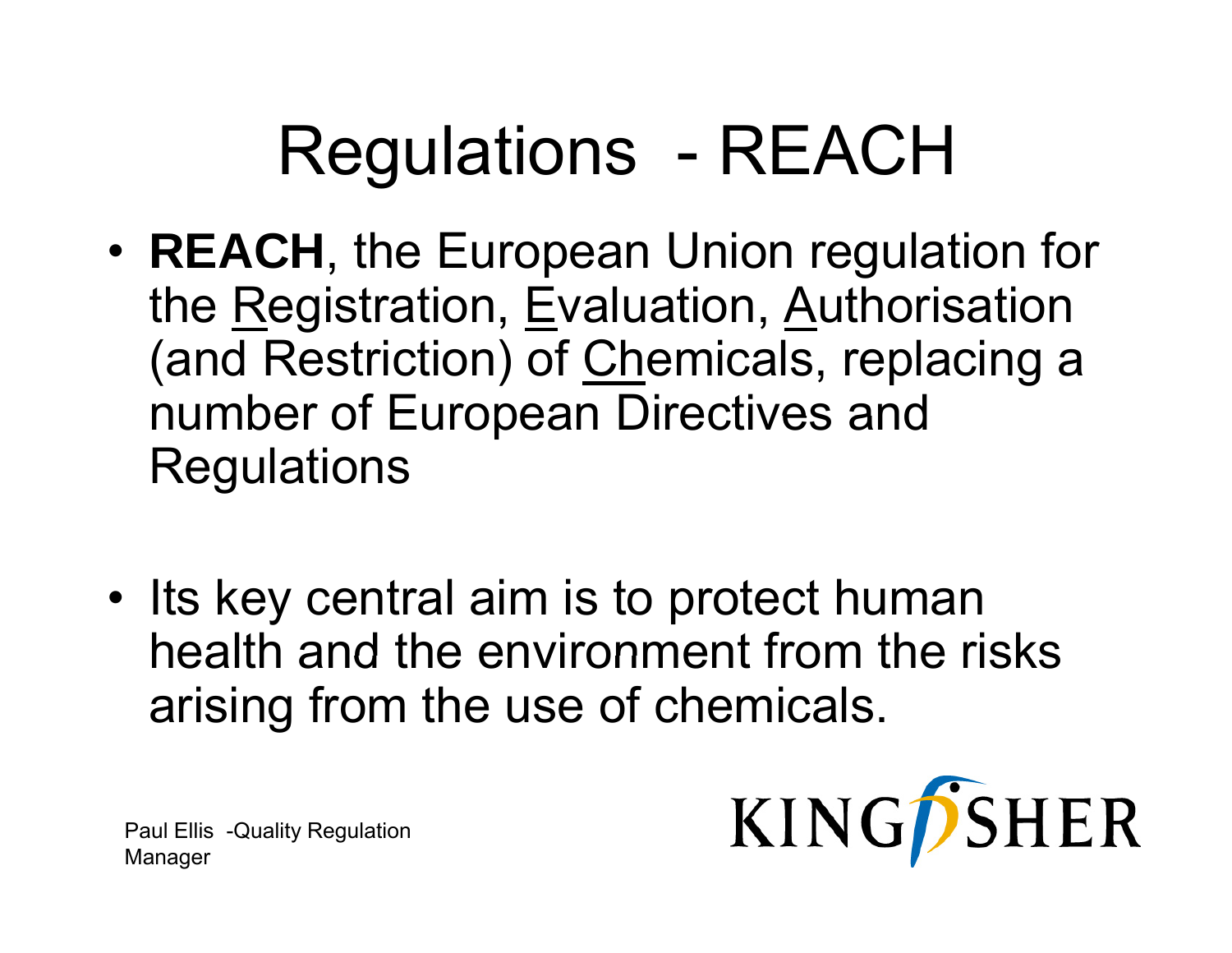# Regulations - REACH

- Often described as the most "complex" regulation ever released in the  $\mathsf{EU}$
- Regulation driven through NGO pressure groups
- Main principle, no data no market
- Article 33 gives the legal right to consumers to "ask" if a product contains a substance of concern
- Retailers, have 45 days to respond
- Retailers NEED to "know" what substances reside in products they sell

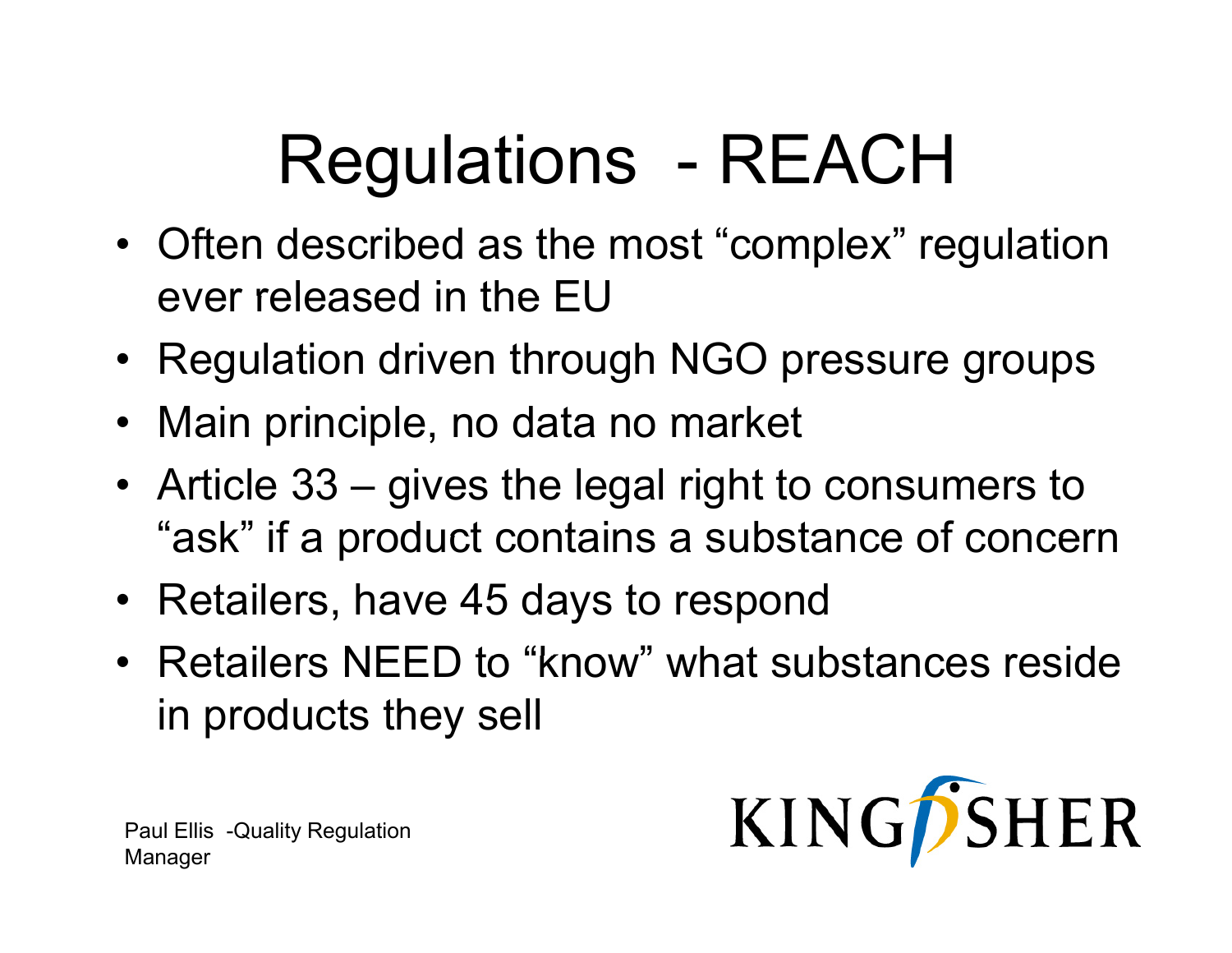# Chemicals Policy

- Our Kingfisher Policy (Chemicals) aims to ensure that the products we sell do not adversely affect the health of our customers, or employees, or that of the environment
	- and the state of the – Was revised in 2010, to stay ahead of regulations;
	- – To reflect the challenges of substance removal from our products; and
	- – To respond to growing consumer concerns, about substances in products that may cause harm

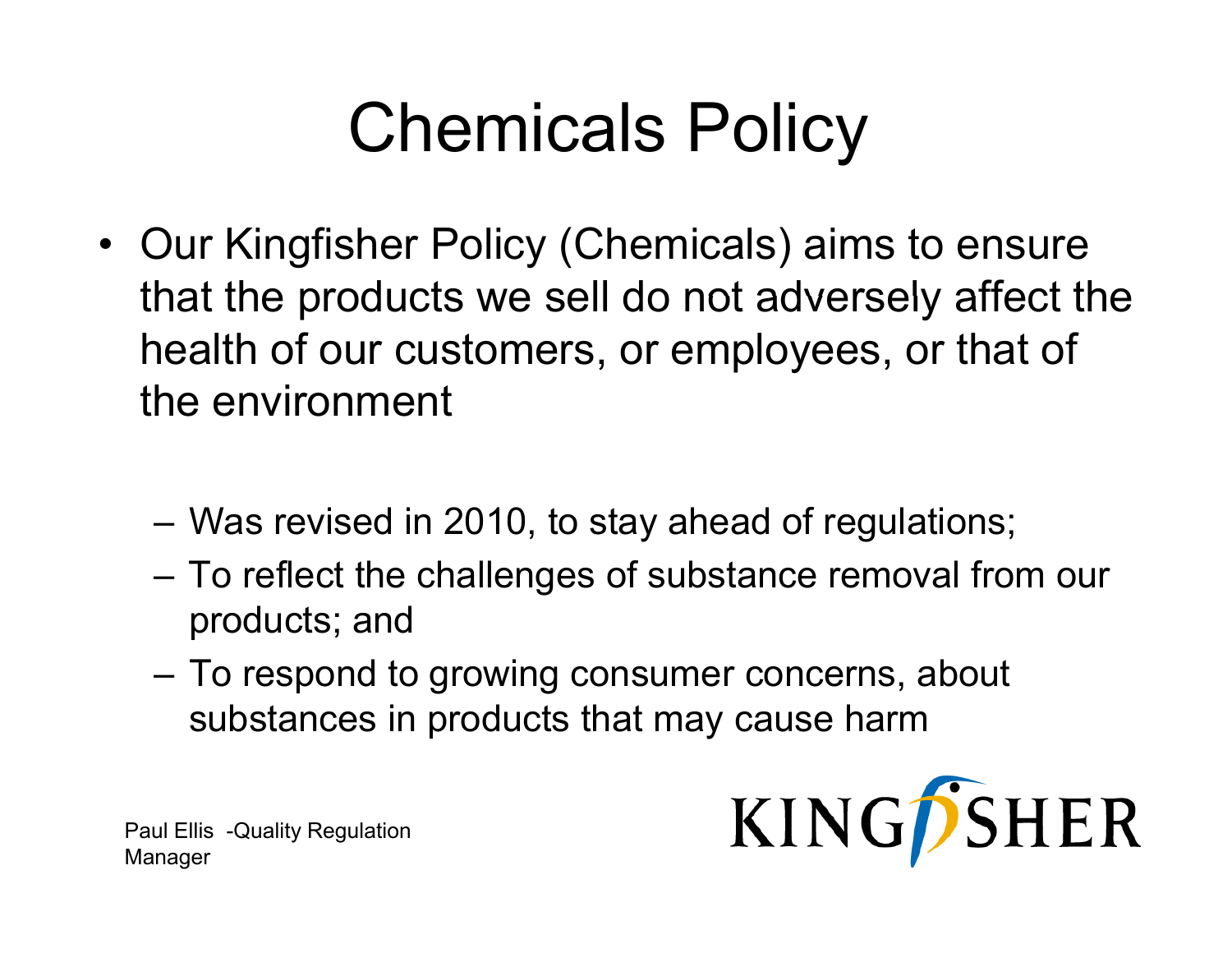#### Chemicals Policy  $-$  cont..

- $\bullet$  **Restricted:** the use of this chemical is restricted by law, it maybe completely banned, or banned within certain product categories or above certain amounts
- $\bullet$  **Remove:** by company policy, no new products that contain this chemical will be permitted. Existing product lines will be discontinued or reformulated by a set date; existing stock will be sold through. Maximum level (unless otherwise stated) is 0.1% by weight
- • **Phase Out:** by company policy this chemical is being phased out of products. New products containing this chemical maybe be permitted, but will be assigned a 'reformulation date'. Existing products will be sold through.
- • **Watch:** Suppliers must inform us of the presence of this chemical in products they supply to Kingfisher companies. They are placed on this list in order to quantify use and inform our decision on what action to take
- •http://www.kingfisherchemicals.com

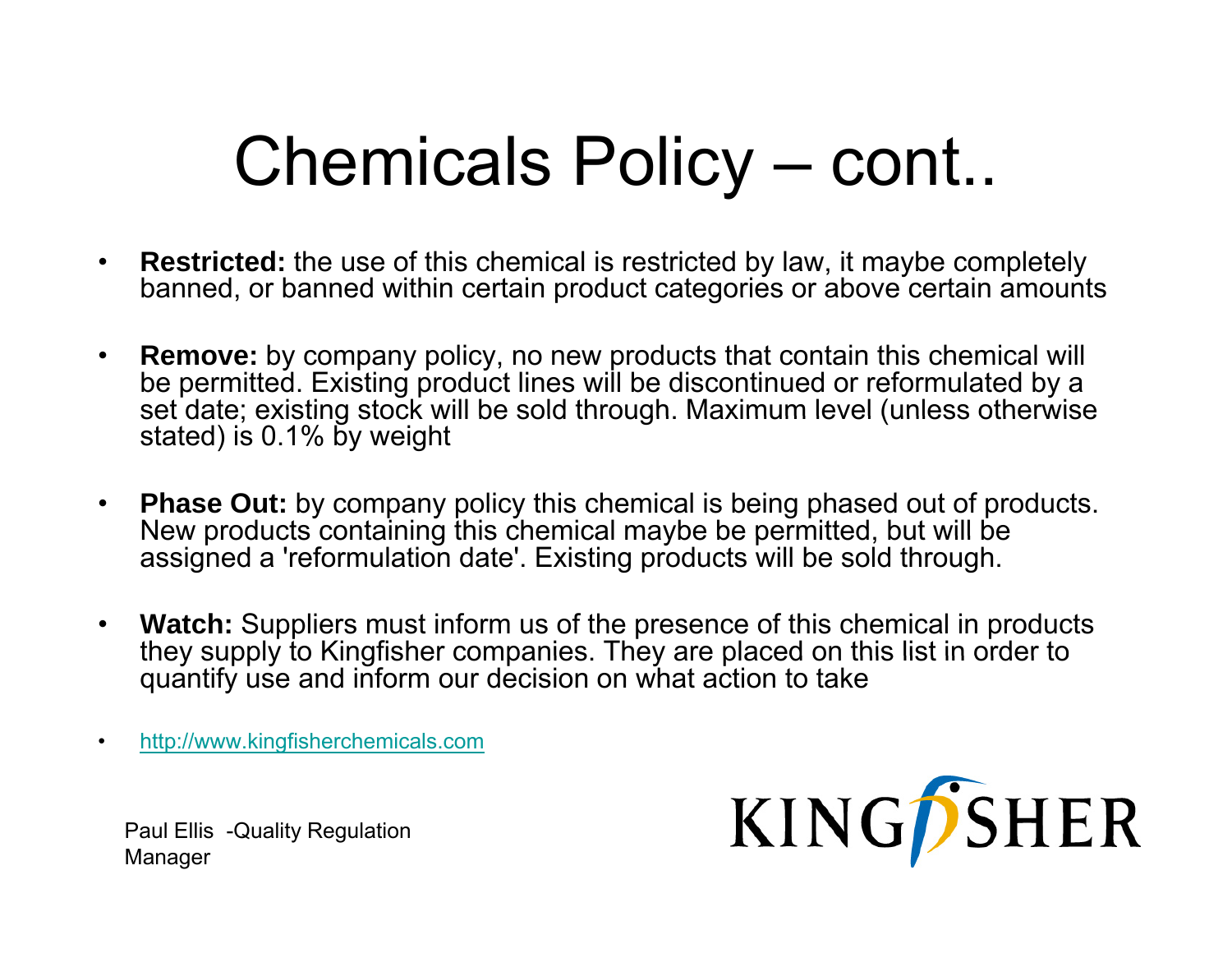### Chemicals Management Strategy

- Investment made into development of own web based Quality Management Tool - QMT and materials scorecard
- The QMT manages ALL quality related aspects, not just chemical management
- Why?
	- **Links of the Common**  allows us to have tighter controls and manage the related risks
	- **Links of the Common**  existing tools, didn't provide the flexibility to manage additional policy requirements

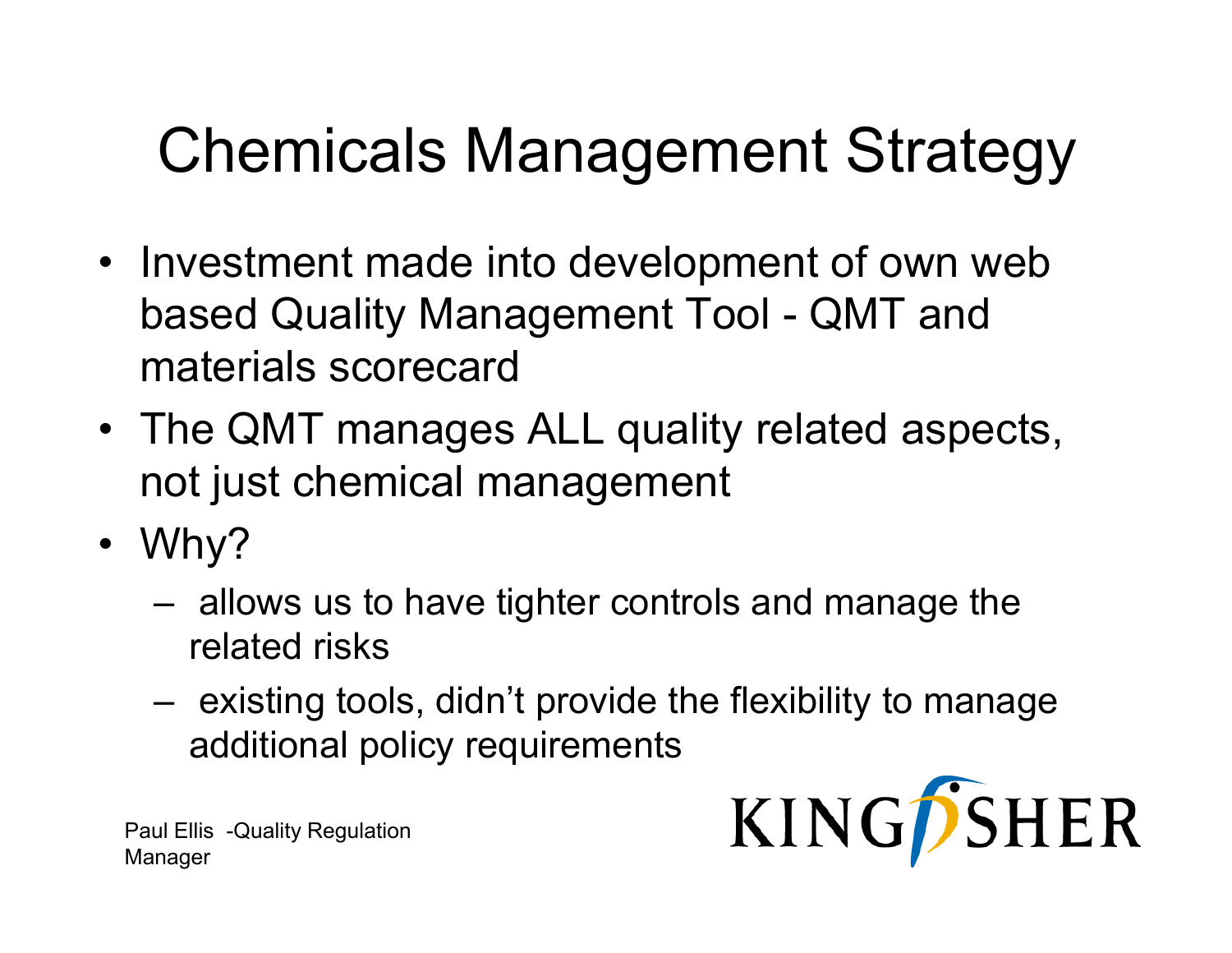#### Chemicals Management Strategy

- Early learning's
	- – We quickly identified the need, to "filter" products, to minimise workload
	- – Vendors, don't know if their products contained the substances of concern to us
	- –– However, we expected Vendors too know the generic materials that make up the product
	- Our own QA technicians were unfamiliar with where to find substances
- This lead to the investment and development of the materials scorecard as it "automates" the process and removes the need to have extensive knowledge and minimises training

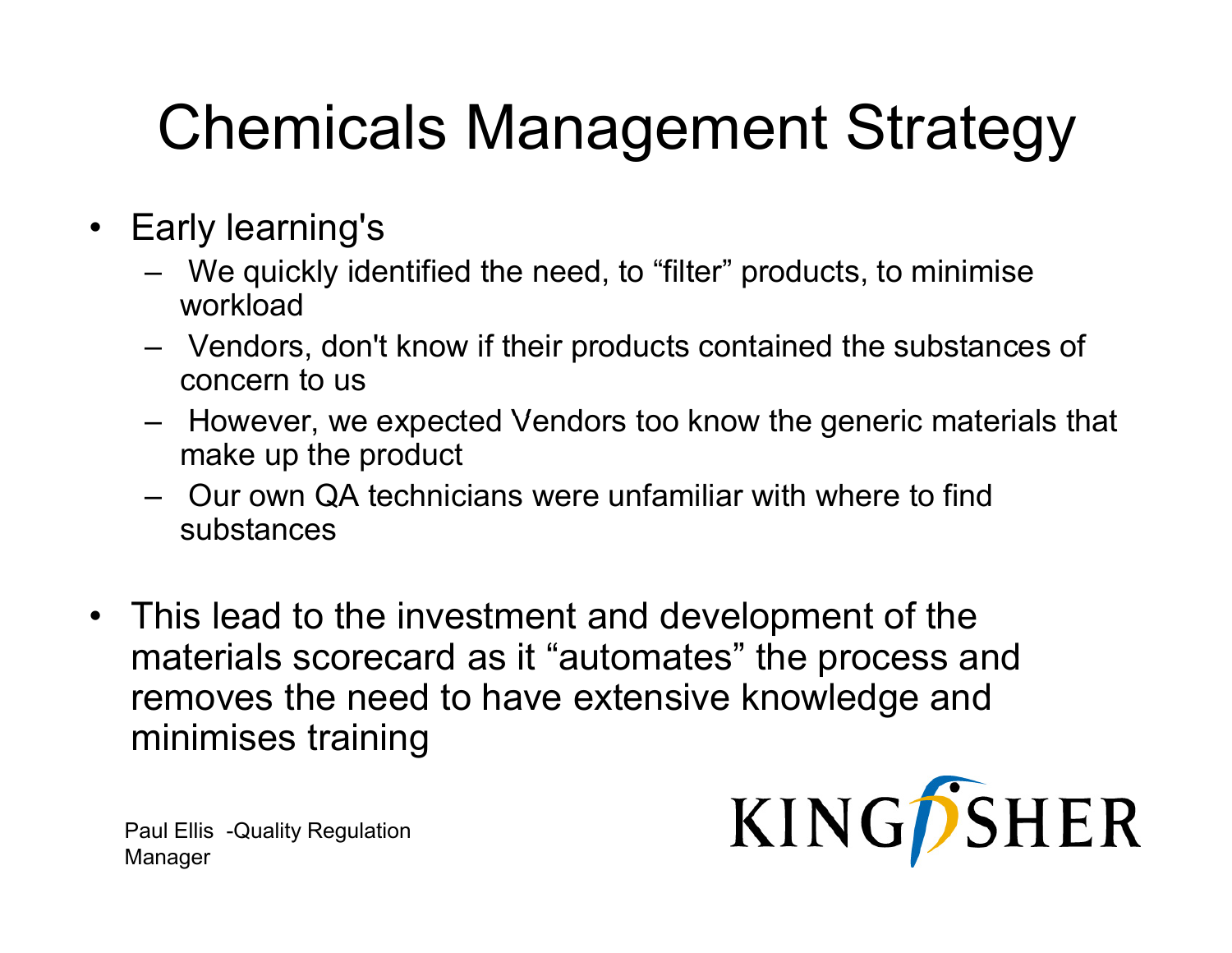### Materials Scorecard

- Principles of the scorecard
	- **Links of the Common** – Substances are mapped to generic materials they can be theoretically found in
	- Each substance is categorised, depending upon use and given a score, known as the "theoretical" co-efficient
	- **Links of the Common**  This is balanced, by test data to create a "reality" coefficient
- The vendor completes the percentage weight distribution of their product, by generic materials

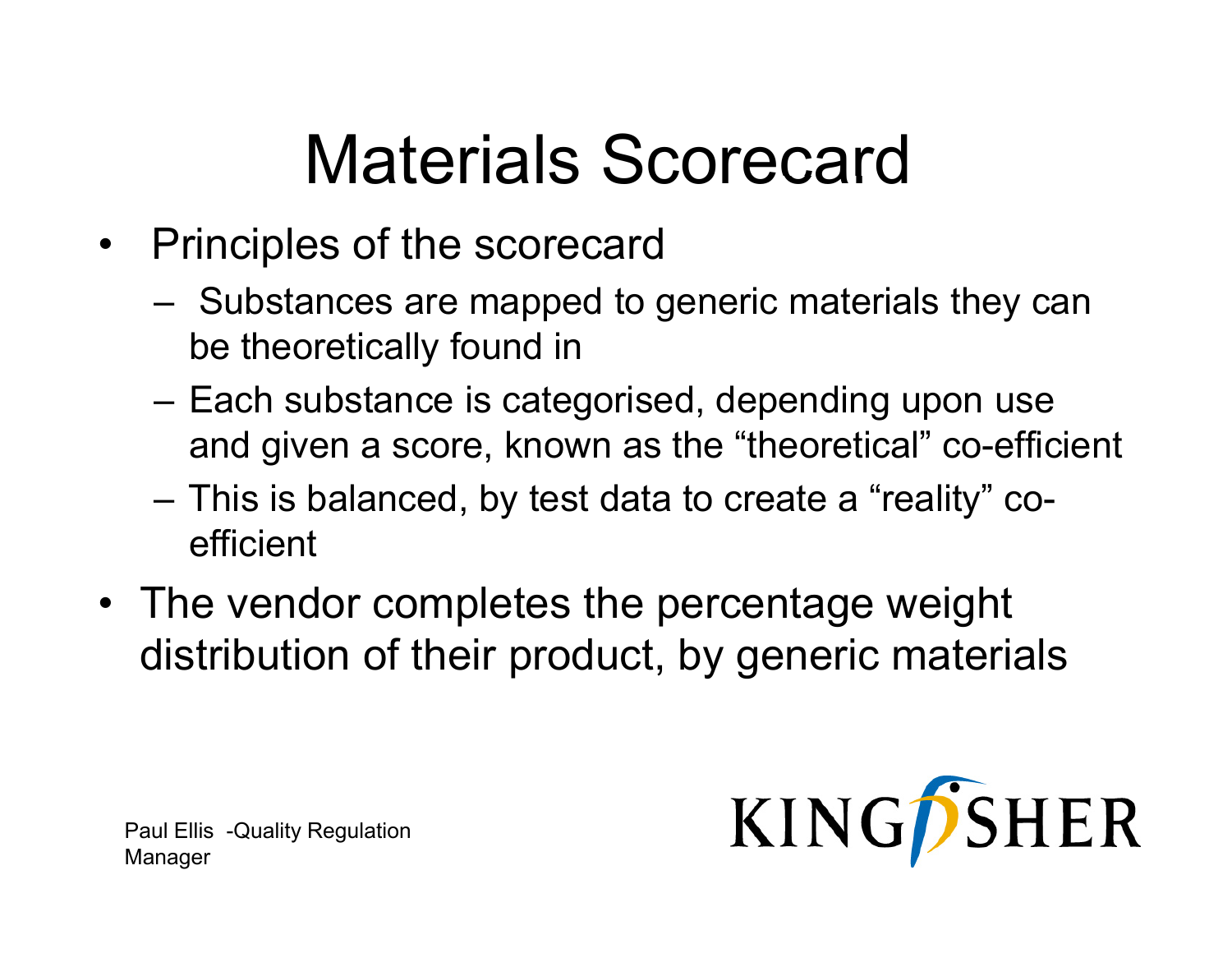#### Materials Scorecard

|                                                    | Section 1: material composition                                                                       |                                                |                                                                                                                                              |                                                                 |                                                        |                                                     |              |                                                                  |                                                                                                             |                                                             |                                                             |                        |                         |                                                                      |                                                           |                                                                          |  |                 |
|----------------------------------------------------|-------------------------------------------------------------------------------------------------------|------------------------------------------------|----------------------------------------------------------------------------------------------------------------------------------------------|-----------------------------------------------------------------|--------------------------------------------------------|-----------------------------------------------------|--------------|------------------------------------------------------------------|-------------------------------------------------------------------------------------------------------------|-------------------------------------------------------------|-------------------------------------------------------------|------------------------|-------------------------|----------------------------------------------------------------------|-----------------------------------------------------------|--------------------------------------------------------------------------|--|-----------------|
|                                                    | Polyvinyl chloride (PVC)                                                                              |                                                | Others Plastics: i.e.: PA, polyester,<br>nylon, polybutylene terephthalate<br>(PBT), ABS, PC, PE, PP, ethylene-<br>vinyl-acetate (EVA), SAN, |                                                                 | Synthetic<br>leather                                   | Natural<br>leather                                  | Rubber       | Silicon                                                          | Natural fibre (e.g.<br>cotton)                                                                              | Synthetic fibre<br>(e.g. nylon,<br>polyester,<br>polyamide) | <b>Wood</b>                                                 |                        | <b>ibers</b>            |                                                                      | Reinforcement                                             | Glass                                                                    |  | Metal and allow |
|                                                    | Hard plastic                                                                                          | Soft plastics                                  | Hard plastic                                                                                                                                 | Soft plastics                                                   |                                                        |                                                     |              |                                                                  |                                                                                                             |                                                             |                                                             | Carbon fiber           |                         |                                                                      | Metal                                                     | alloy                                                                    |  |                 |
| centage (VV)<br>al weight of the<br><b>I</b> lduct |                                                                                                       | 20.0%                                          |                                                                                                                                              | 3.0%                                                            |                                                        |                                                     |              |                                                                  |                                                                                                             |                                                             |                                                             |                        |                         | 10.0%                                                                |                                                           | 32.0%                                                                    |  |                 |
|                                                    |                                                                                                       |                                                |                                                                                                                                              |                                                                 |                                                        |                                                     |              |                                                                  | Section 2: Functional substance & Bectronic components                                                      |                                                             |                                                             |                        |                         |                                                                      |                                                           |                                                                          |  |                 |
|                                                    | Does the<br>product contain<br>anyhotmet<br>glue?                                                     | Doesthe<br>product<br>contain any<br>adhesive? |                                                                                                                                              | Does the product contain any<br>coating / painting / printing / | Does the<br>product contain<br>any fame<br>retardants? | Does the product contain<br>any insulating lacquer? |              | Doesthe<br>product<br>contain any<br>lubricating oil<br>/grease? | Does the product<br>contain any others product contain<br>mixture inside the lany solid pastel<br>article ? | <b>Doesthe</b><br>/ filling?                                | Does the product contain any<br>absorbent solid or liquid ? |                        |                         | Doesthe<br>product contain<br>any printed<br>circuit board<br>(PCB)? | Does the<br>product<br>∞ntain an≀<br>Batter <sub>V?</sub> | Doesthe<br>product<br>contain<br>anylight<br>emitting<br>diode<br>(LED)? |  |                 |
|                                                    |                                                                                                       |                                                | coating / painting<br>$/$ printing $/$<br>cobration                                                                                          | enamel                                                          |                                                        | epoxyresins.                                        | refractories |                                                                  |                                                                                                             |                                                             | Absorber                                                    | humidity.<br>indicator | drying agent            |                                                                      |                                                           |                                                                          |  |                 |
|                                                    | $\overline{\mathbf{b}}$                                                                               | $\overline{\mathbf{b}}$                        | <b>Nb</b>                                                                                                                                    | Yes                                                             | Yes                                                    | $b$                                                 | <b>Nb</b>    | Yes                                                              | $\overline{\mathbf{b}}$                                                                                     | $\overline{\bf b}$                                          | $\overline{\mathbf{b}}$                                     | <b>Nb</b>              | $\overline{\mathbf{b}}$ | Yes                                                                  | <b>Nb</b>                                                 | $\overline{\mathbf{b}}$                                                  |  |                 |
|                                                    |                                                                                                       |                                                |                                                                                                                                              | 10%                                                             | 2.0%                                                   |                                                     |              | 2.0%                                                             |                                                                                                             |                                                             |                                                             |                        |                         | 30.0%                                                                |                                                           |                                                                          |  |                 |
| tal product<br>$\sqrt{m}$ mm)                      |                                                                                                       |                                                |                                                                                                                                              |                                                                 |                                                        |                                                     |              |                                                                  |                                                                                                             | 100%                                                        |                                                             |                        |                         |                                                                      |                                                           |                                                                          |  |                 |
|                                                    |                                                                                                       |                                                |                                                                                                                                              |                                                                 |                                                        |                                                     |              |                                                                  |                                                                                                             |                                                             |                                                             |                        |                         |                                                                      |                                                           |                                                                          |  |                 |
|                                                    | <b>EVALUATION ON FINAL PRODUCT</b><br>Please send us more information about the composition of your p |                                                |                                                                                                                                              |                                                                 |                                                        |                                                     |              |                                                                  |                                                                                                             |                                                             |                                                             |                        |                         |                                                                      |                                                           |                                                                          |  |                 |

*If the overall score, exceeds our benchmark, the product becomes a "suspect"*

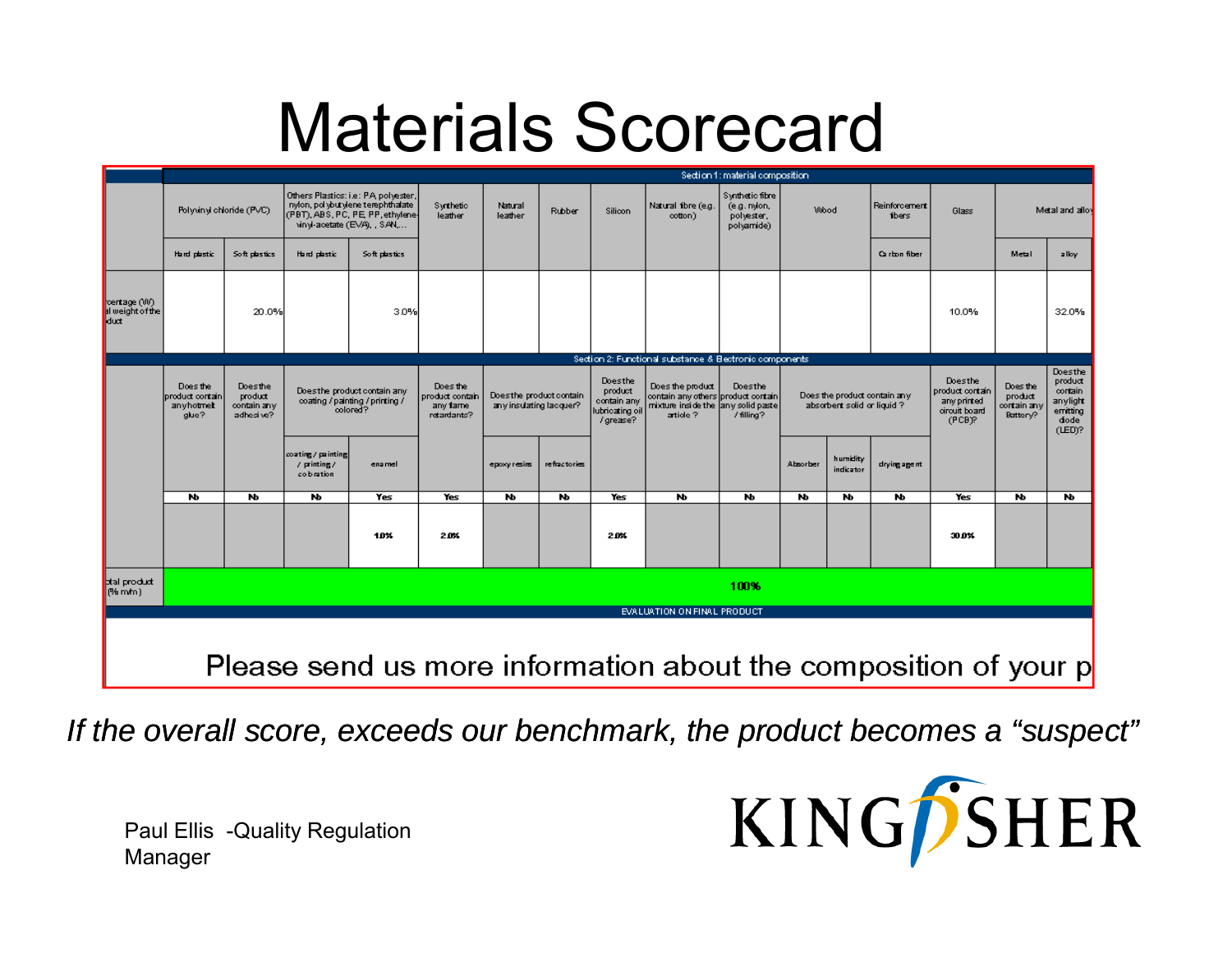#### Chemicals Management Strategy

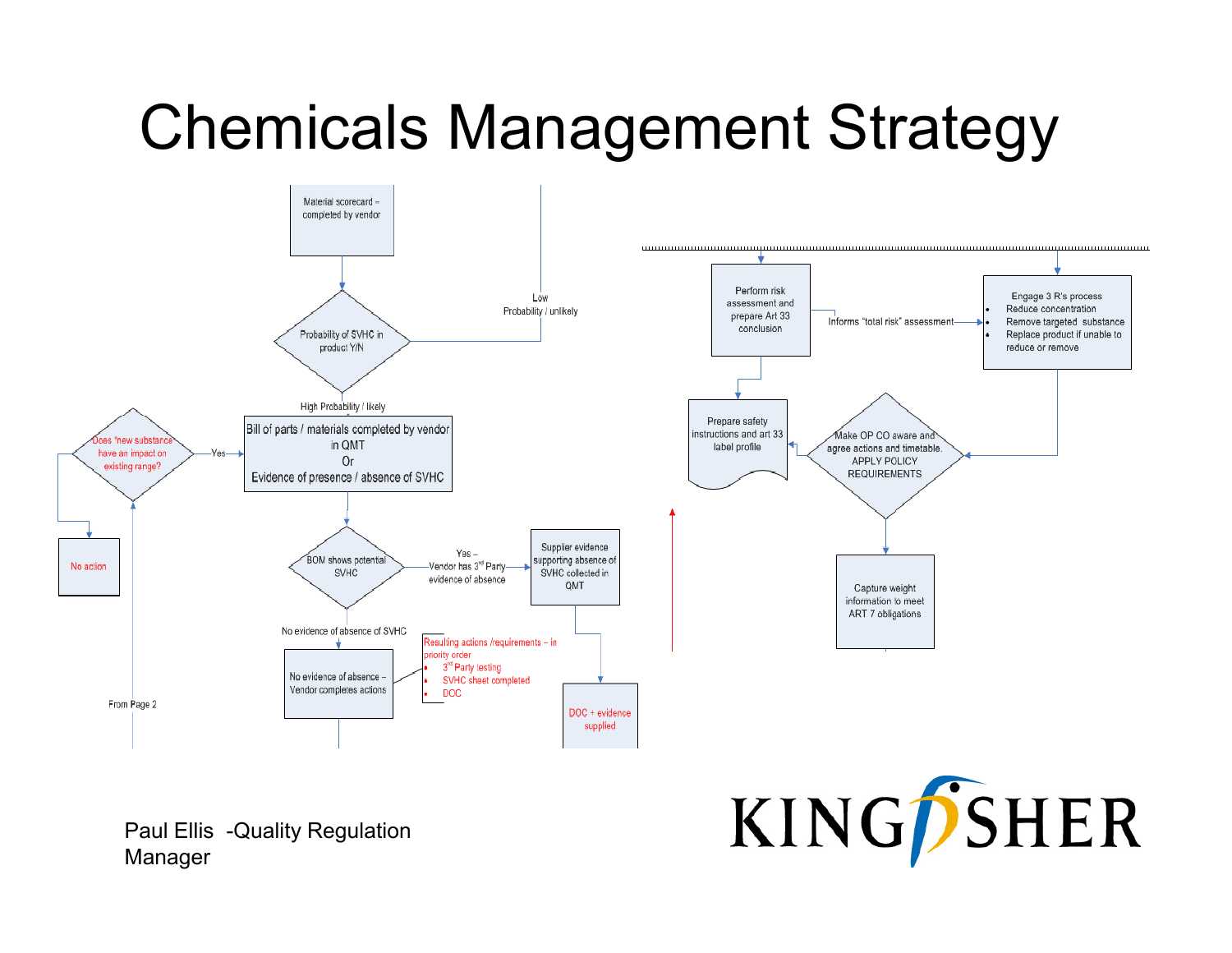



|              | Others Plastics: i.e: PA, polyester,<br>nylon, polybutylene terephthalate<br>(PBT), ABS, PC, PE, PP, ethylene-<br>vinyl-acetate (EVA), , SAN, | Synthetic<br>leather |  |
|--------------|-----------------------------------------------------------------------------------------------------------------------------------------------|----------------------|--|
| Hard plastic | Soft plastics                                                                                                                                 |                      |  |
| 100%         |                                                                                                                                               |                      |  |

#### **Declaration of Conformity** No SVHC present above 0.1%

| THE MANUFACTURER OF THE PRODUCTS COVERED BY THIS DECLARATION IS |                 |                                        |  |  |  |  |  |  |
|-----------------------------------------------------------------|-----------------|----------------------------------------|--|--|--|--|--|--|
|                                                                 | vendor name.    | JIANGSU SAINTY SUMEX TOOLS CORP., LTD. |  |  |  |  |  |  |
|                                                                 |                 |                                        |  |  |  |  |  |  |
|                                                                 | invoice country | China                                  |  |  |  |  |  |  |

I, JIANGSU SAINTY SUMEX TOOLS CORP., LTD. vendor to Kingfisher, declare that I have been made aware of the new European Reach regulation, I confirm the support documents were supplied by Kingfisher and that I understand the requirements from my business

#### THE REGULATION COVERED BY THIS DECLARATION

Regulation (EC) No 1907/2006, concerning the Registration, Evaluation, Authorization and Restriction of Chemicals (REACH)

THE PRODUCTS COVERED BY THIS DECLARATION

| Vendor number:                                                   | CPG05             |
|------------------------------------------------------------------|-------------------|
| Product code:                                                    | PC10013110        |
| Product name:                                                    | foc safety goggle |
| Reach classification:                                            | Simple Article    |
| Product names, types, variants, or<br>other unloue identifiers : |                   |

Herein declares the submitted sample does NOT contain neither SVHC from the official SVHC list nor any substance from the Kingfisher Chemicals<br>Policy above 0.1% by weight of the whole product

#### Paul Ellis -Quality Regulation Manager

#### **Detailed Chemical composition**

This product does not contain SVHC above 0.1%

**C** SUSPECTED Substances of Article > Total net product weight: 35.0 g

| Cas Number     | <b>EINECS</b><br><b>Number</b> | <b>Substance Name</b>                                         |    | Weight<br>$\left( 9\right)$ | Weight (% finished<br>product) | Policy  | Policy<br>deadline |
|----------------|--------------------------------|---------------------------------------------------------------|----|-----------------------------|--------------------------------|---------|--------------------|
| 109-86-4       | 203-713-7                      | 2-methoxyethanol                                              |    | 0.000 q                     |                                | Remove  | 23/12/11           |
| $79 - 01 - 6$  | 201-167-4                      | Trichloroethylene                                             |    | 0.000q                      |                                | Remove  | 02/11/12           |
| 7738-94-5      | 231-801-5                      | Acids generated from chromium trioxide and their<br>oligomers |    | 0.000a                      |                                | Remove  | 23/12/12           |
| $71 - 48 - 7$  | 200-755-8                      | Cobalt(II) diacetate                                          |    | 0.000q                      |                                | Remove  | 23/12/12           |
| $110 - 80 - 5$ | 203-804-1                      | 2-ethoxyethanol                                               |    | 0.000q                      |                                | Remove  | 23/12/12           |
| $84 - 69 - 5$  | $201 - 553 - 2$                | Diisobutyl phthalate                                          |    | 0.000q                      |                                | Remove  | 02/11/12           |
| $56 - 35 - 9$  | 200-268-0                      | Bis(tributyltin) oxide                                        |    | 0.000q                      |                                | Remove  | 02/11/12           |
| 11113-50-1     | 234-343-4                      | Boric acid                                                    |    | 0.000q                      |                                | Removel | 02/11/12           |
| $117 - 81 - 7$ | 204-211-0                      | bis(2-ethylhexyl)phthalate (DEHP)                             | No | 0.000q                      |                                | Remove  | 02/11/12           |
| 12267-73-1     | 235-541-3                      | Tetraboron disodium heptaoxide, hydrate                       | No | 0.000q                      |                                | Remove  | 02/11/12           |
| 25637-99-4     | 247-148-4                      | Hexabromocyclododecane (HBCDD)                                |    | 0.000q                      |                                | Remove  | 02/11/12           |
| 85535-84-8     | 287-476-5                      | Alkanes, C10-13, chloro (SCCPs)                               |    | 0.000q                      |                                | Remove  | 02/11/12           |
| 1333-82-0      | 215-607-8                      | chromium trioxide                                             |    | 0.000q                      |                                | Remove  | 23/12/11           |
|                |                                |                                                               |    | n nnn a                     | በ በበበ %                        |         |                    |

# KINGSSHER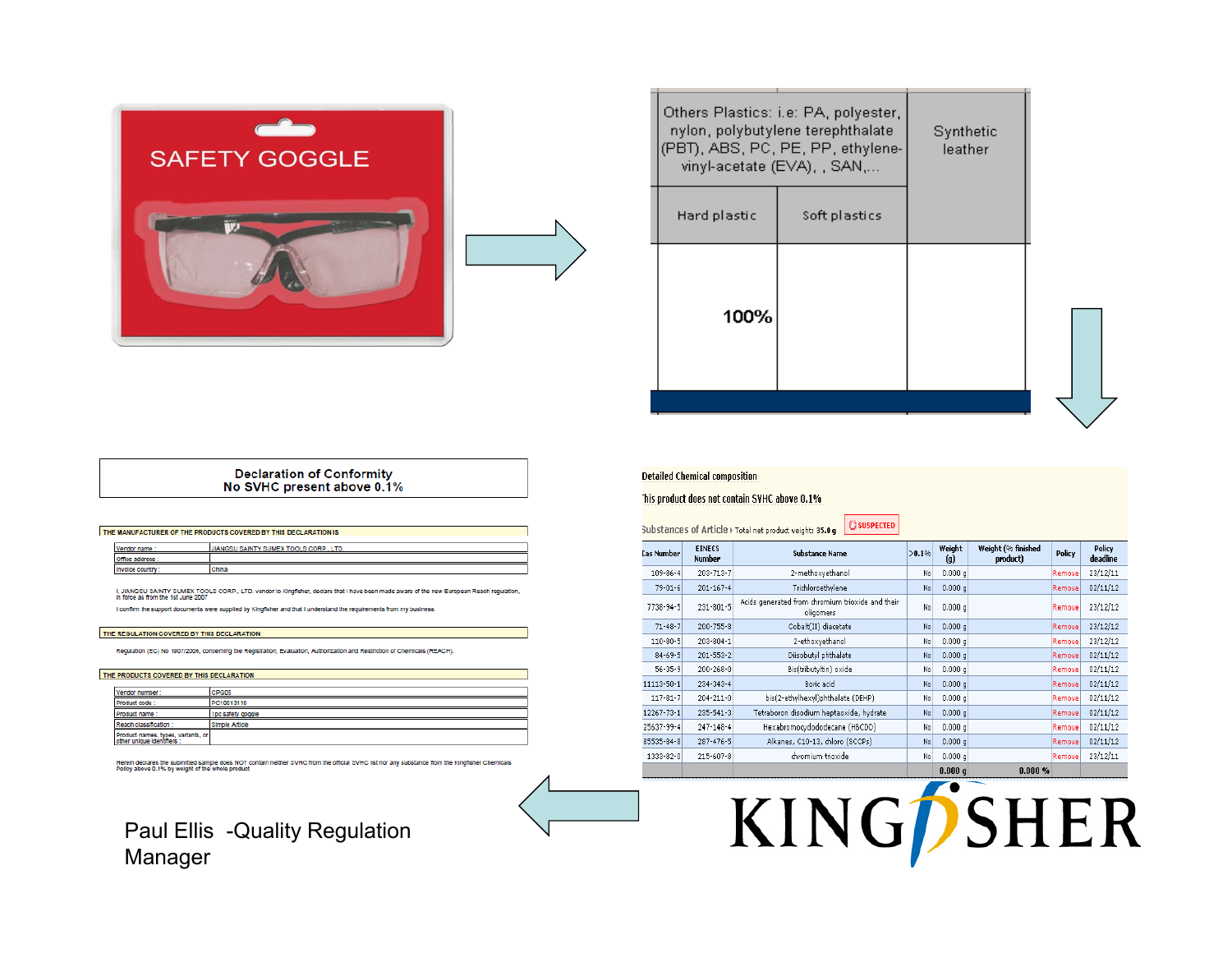# Vendor Policy guidance

 $\boldsymbol{\cdot}$  Web-based tool, designed to allow vendors to understand policy requirements

• Provides a "guide" to where the substance can be found and the Kingfisher position http://www.kingfisherchemicals.com

|                                                                                      | <b>Chemicals Action List</b>                           | <b>B&amp;Q</b>                                                               |                                       | castorama     | <b>BRICO</b><br>пирот                      |                |                                | <b>SCREWFIX</b>                                             |                          |                             |                               |                                | <b>IORNBACH</b><br>Es piùt immer was zu tun |                                    |  |
|--------------------------------------------------------------------------------------|--------------------------------------------------------|------------------------------------------------------------------------------|---------------------------------------|---------------|--------------------------------------------|----------------|--------------------------------|-------------------------------------------------------------|--------------------------|-----------------------------|-------------------------------|--------------------------------|---------------------------------------------|------------------------------------|--|
| Home                                                                                 |                                                        | <b>Instructions for suppliers</b>                                            | <b>Chemicals Action List database</b> |               | Database change log                        |                |                                |                                                             |                          |                             | <b>Chemicals legislation</b>  |                                |                                             |                                    |  |
| Search Chemicals Action list by keyword?<br>Search Chemicals Action List by category |                                                        |                                                                              |                                       |               |                                            |                |                                |                                                             |                          |                             |                               |                                |                                             |                                    |  |
| <b>Search by category</b>                                                            |                                                        |                                                                              | new search @                          |               | refine search $\bigcirc$<br>show all reset | G <sub>O</sub> |                                |                                                             |                          | Glossary                    |                               |                                |                                             | <b>Quick Guide</b>                 |  |
|                                                                                      | <b>Results of Search</b><br>number of results found: 8 |                                                                              |                                       |               |                                            |                |                                |                                                             |                          |                             |                               |                                |                                             |                                    |  |
|                                                                                      |                                                        | Search criteria: Phase out (Supplier action) Date of search: 13:37 14 Jun 11 |                                       |               |                                            |                |                                |                                                             |                          |                             | Download results <sup>目</sup> |                                |                                             |                                    |  |
| CAS No. /<br>Code No.                                                                | EC No.                                                 | <b>Name</b>                                                                  |                                       | Issue<br>Code | <b>Supplier Action</b>                     | Metals         | Plastics, rubbers<br>and foams | Coatings, adh<br>and sealants<br>adhesive<br>$\overline{a}$ | Textiles<br>leather<br>å | Carpets<br>flooring<br>pue: | boot!                         | electronics<br>Electricals and | and chemicals<br>Garden fertilise<br>긂      | Miscellaneous<br>chemical products |  |
| $85 - 68 - 7$                                                                        | $201 -$<br>$622 - 7$                                   | Benzyl butyl phthalate, BBP                                                  |                                       | CMR.          | Restricted /<br>Phase Out                  |                | x                              | x                                                           |                          | x                           |                               | x                              |                                             |                                    |  |
| $80 - 05 - 7$                                                                        | $201 -$<br>$245 - 8$                                   | Bisphenol A                                                                  |                                       | CMR.          | phase out                                  |                | x                              | x                                                           |                          |                             |                               |                                |                                             |                                    |  |
| 85535-84-<br>8.                                                                      | $287 -$<br>$476 - 5$                                   | Chlorinated parafins, short chain C10-13                                     |                                       | <b>CMR</b>    | Phase out                                  |                | x                              | x                                                           |                          |                             |                               |                                |                                             |                                    |  |
| $84 - 74 - 2$                                                                        | $201 -$<br>$557 - 4$                                   | Dibutyl phthalate, DBP                                                       |                                       | CMR           | Restricted /<br>Phase Out                  |                | x                              | x                                                           |                          | x                           |                               | X                              |                                             |                                    |  |
| $117 - 81 - 7$                                                                       | $204 -$<br>$211 - 0$                                   | Diethylhexyl phthalate (DEHP), Dioctyl phthalate<br>(DOP)                    |                                       | CMR           | Restricted /<br>Phase Out                  |                | x                              | x                                                           | ×                        | x                           |                               | x                              |                                             |                                    |  |
| $84 - 69 - 5$                                                                        | $201 -$<br>$553 - 2$                                   | Di-iso-butylphthalate                                                        |                                       | CMR           | phase out                                  |                | x                              | x                                                           | ×                        | x                           |                               | x                              |                                             |                                    |  |
| 50-00-0                                                                              | $200 -$<br>$001 - 8$                                   | Formaldehyde                                                                 |                                       | CMR           | Phase Out                                  |                |                                | x                                                           |                          |                             | x                             |                                |                                             |                                    |  |

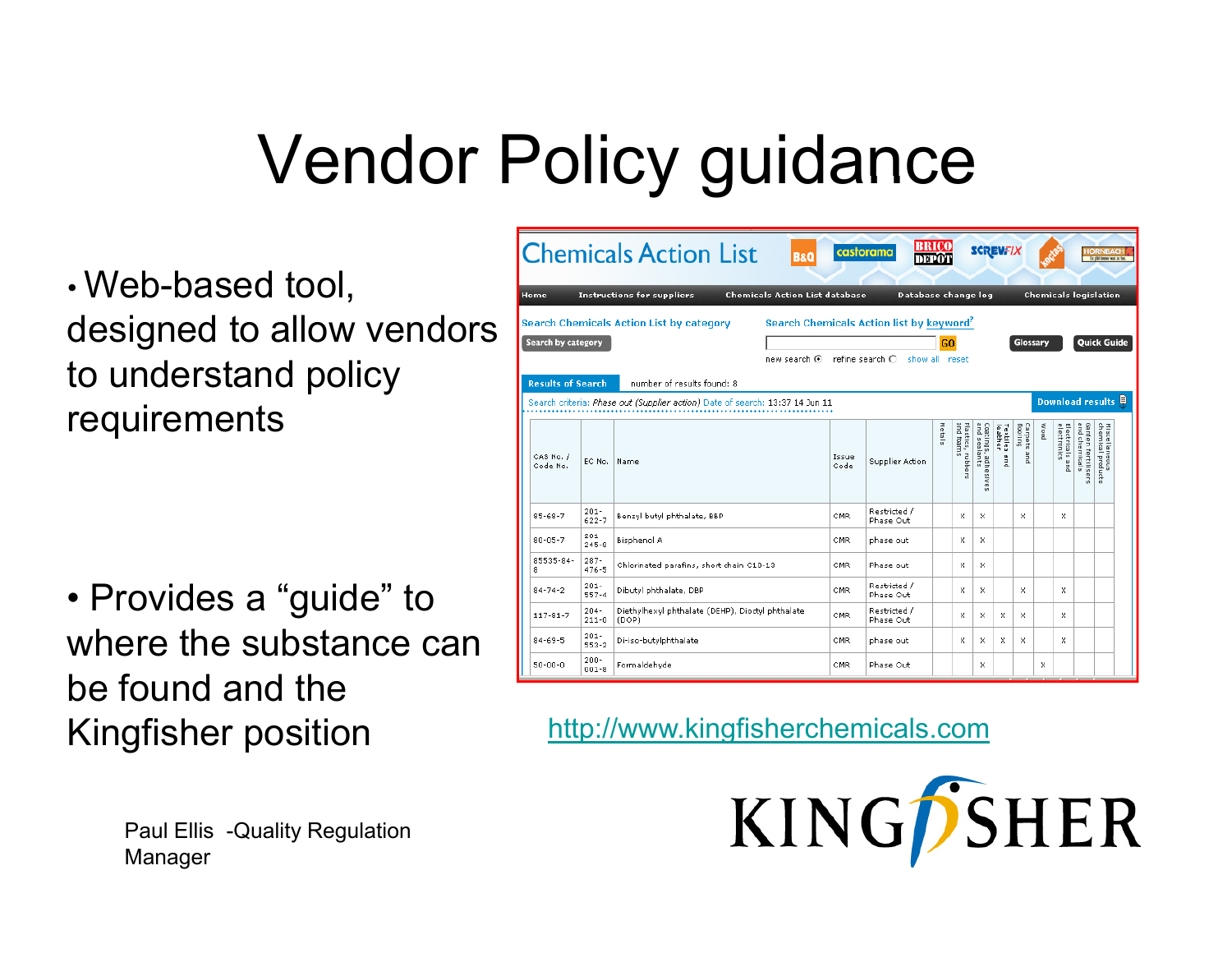#### $\bullet$ **Policy position**

- Changing consumer trends, show that consumers are becoming more aware of chemicals in products, and equally more concerned about there presence
- Kingfisher has recognised this for many years, and learnt early on that Board support and active sponsorship fundamental, as applying a policy on chemicals in reality creates its own commercial challenges

#### $\bullet$ **Policy application within a group of brands**

- Kingfisher being the holding company, doesn't have a "face" to the consumer, with 5 completing brands in a competitive markets, in different countries, creates some interesting challenges
- The solution is to create sourcing synergies, which in turn drives the delivery of policy
- $-$  In addition, create a common sourcing platform, on which transparency is created

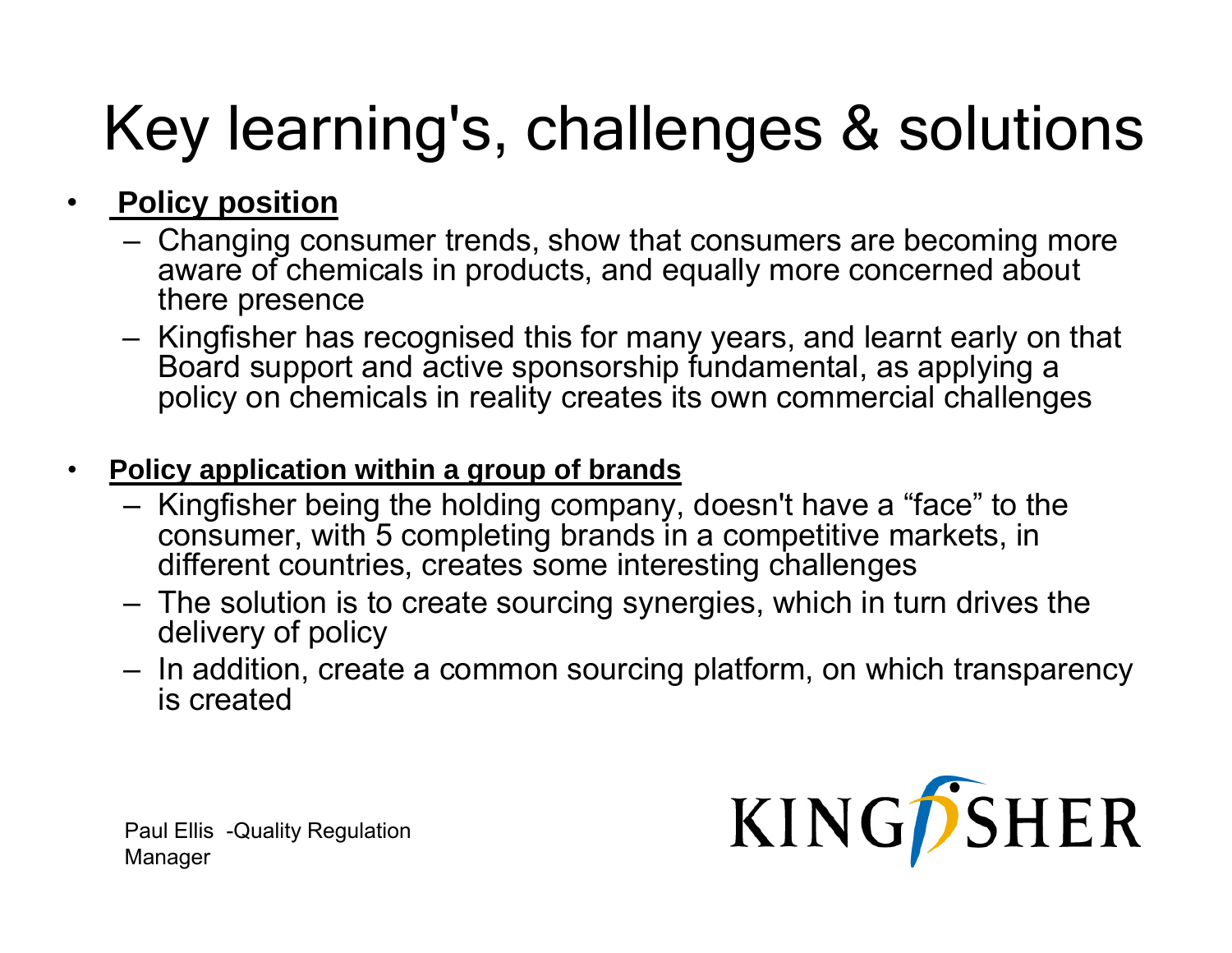#### $\bullet$ **Defining Policy content**

- – $-$  Even among chemical experts, we soon discovered that it was difficult to reach a definitive conclusion on any substance
- The group had "chemical experts" who competed on which substances should or should not be in the policy, based upon their market
- To achieve a common policy, and reach common agreement on substances, we created the KCN – Kingfisher Chemicals Network
- The network is made up of group chemical experts, QA, commercial and policy makers KINGPSHER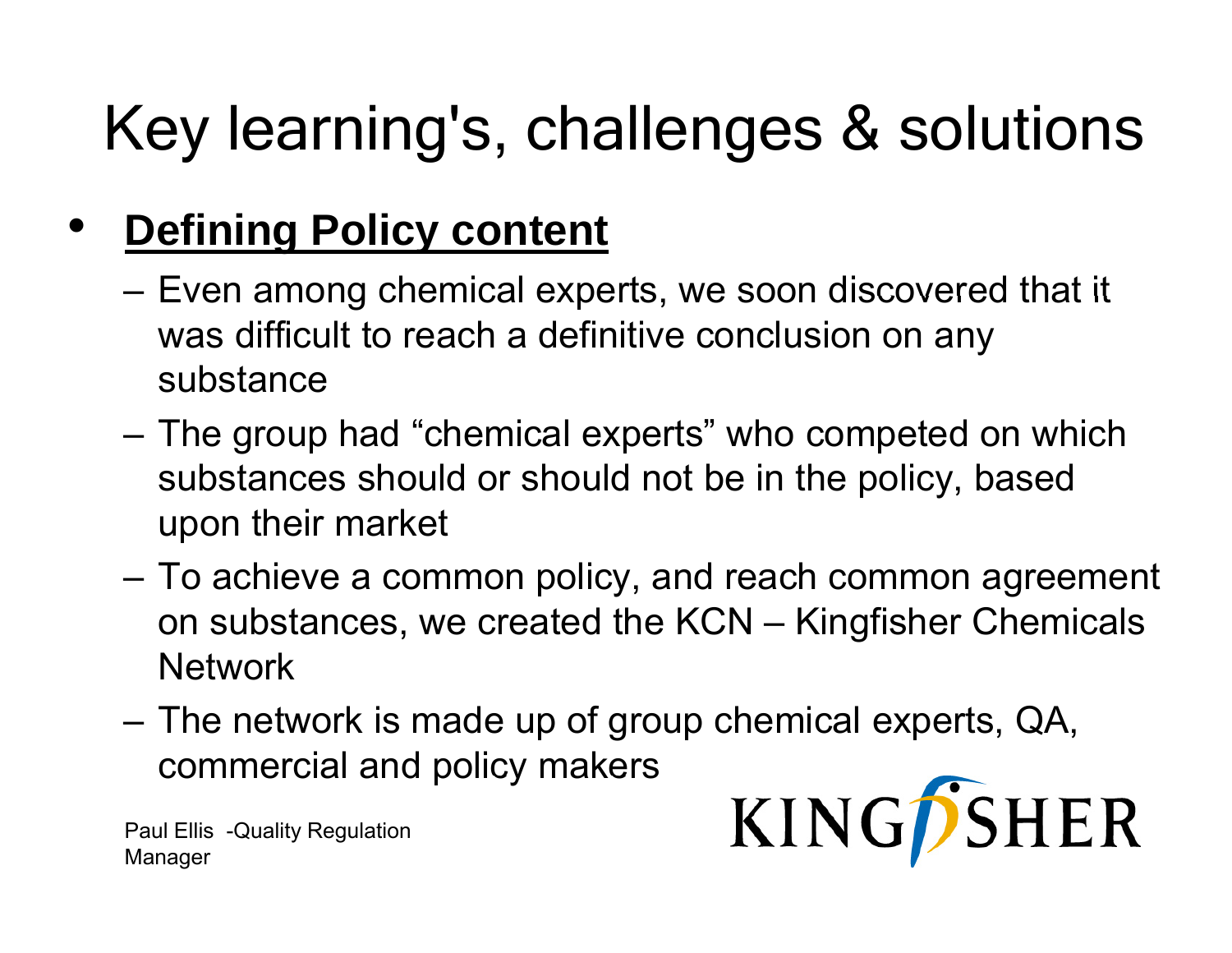#### $\bullet$ **KCN – Kingfisher Chemicals Network**

- – $-$  The primary role, of the KCN, is to define the substances and the Kingfisher position for them, based upon a clearly defined criteria
- $-$  They do this by, tracking substances, the media, scientific and NGO positions on each, relevant to their specific markets and countries
- – $-$  If seen as potential risk, the KCN member will present a business case and recommendations to the KCN, who will consider its inclusion
- – The business case, must include a properly researched commercial position' looking at alternatives and cost for changing

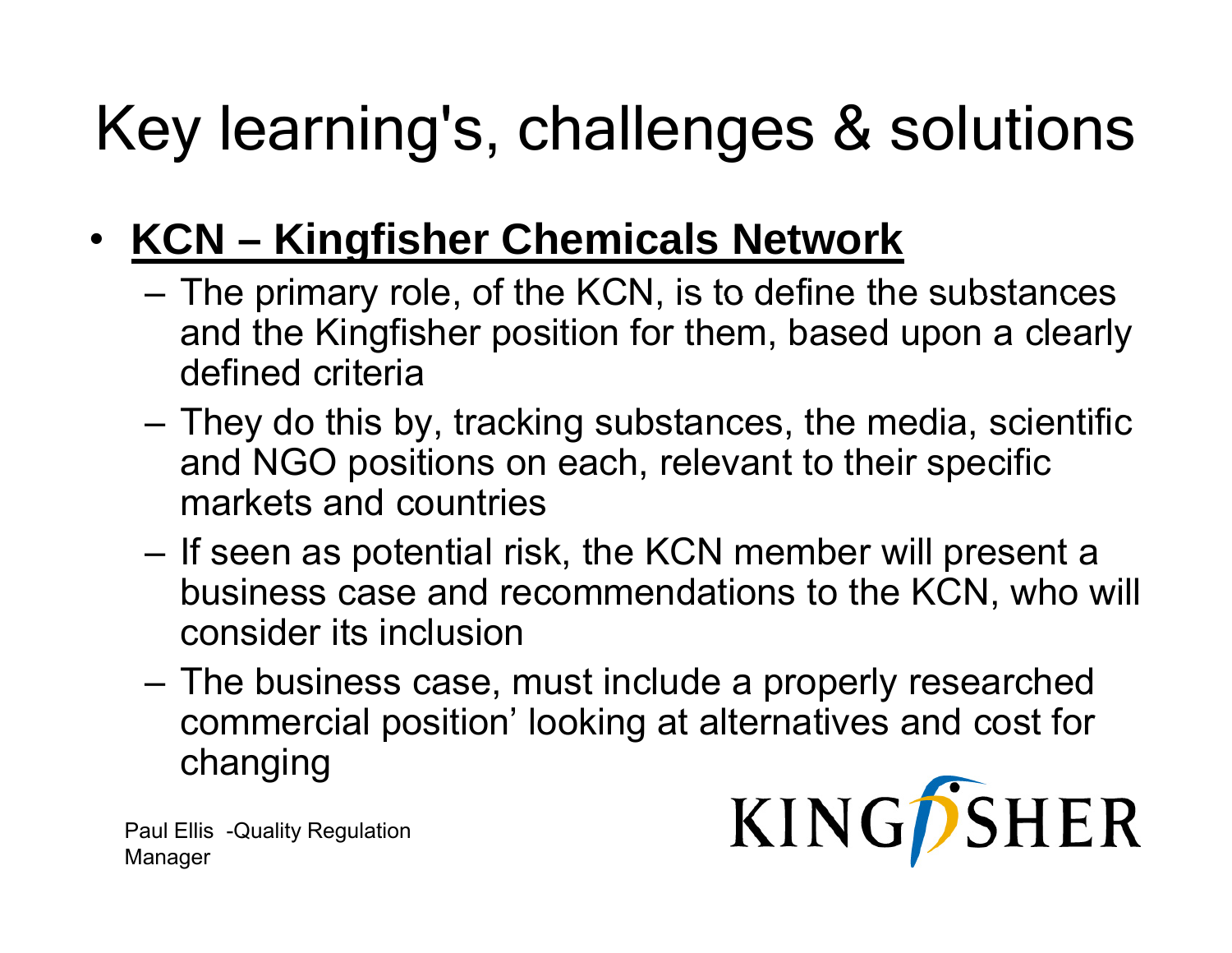#### $\bullet$ **Investment and tools deployed**

- – We invested in custom built web based tool, the QMT, in order to manage risk and have control of our supply chain
- – The scorecard, was a key investment as it solved many challenges for us, for example removing the need for detailed knowledge of where to find substances and allowing us to focus on the real suspects
- – $-$  We felt this investment was critical to ensuring a consistent application of policy and in meeting regulation requirements

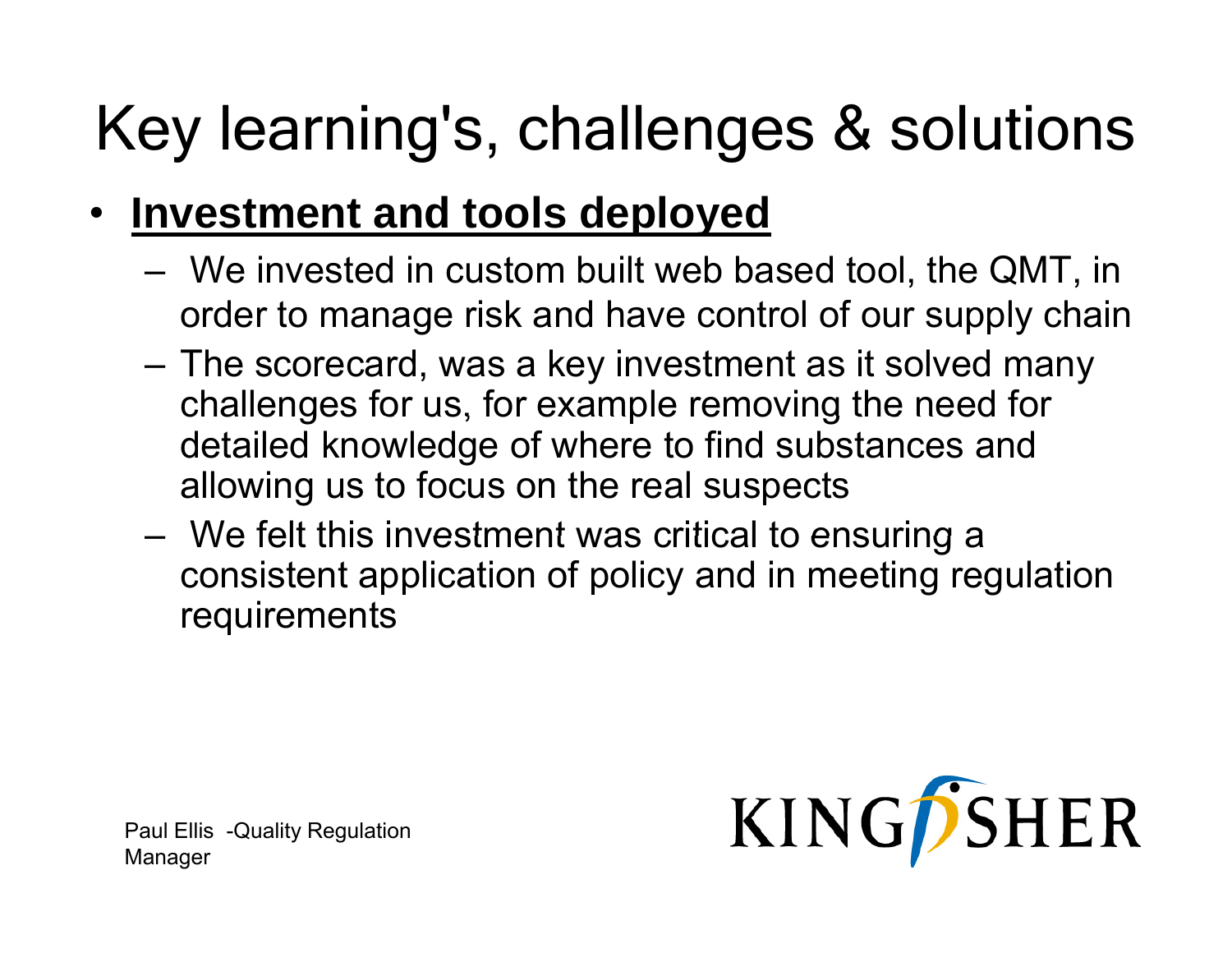- **Vendors capability to complete scorecard**
	- – We learnt that, not only did vendors not know the ingredients, in some cases, they don't know the generic materials that make up their product
	- We decided that the they should at least know the materials, and insist the scorecard is completed accurately
	- We partnered with a 3 $^{\mathsf{rd}}$  $-$  We partnered with a 3 $^{\text{rd}}$  party, who set up a help line that verifies the vendors scorecard submission
	- – Being a global business, this helpline had to be across Asia including India

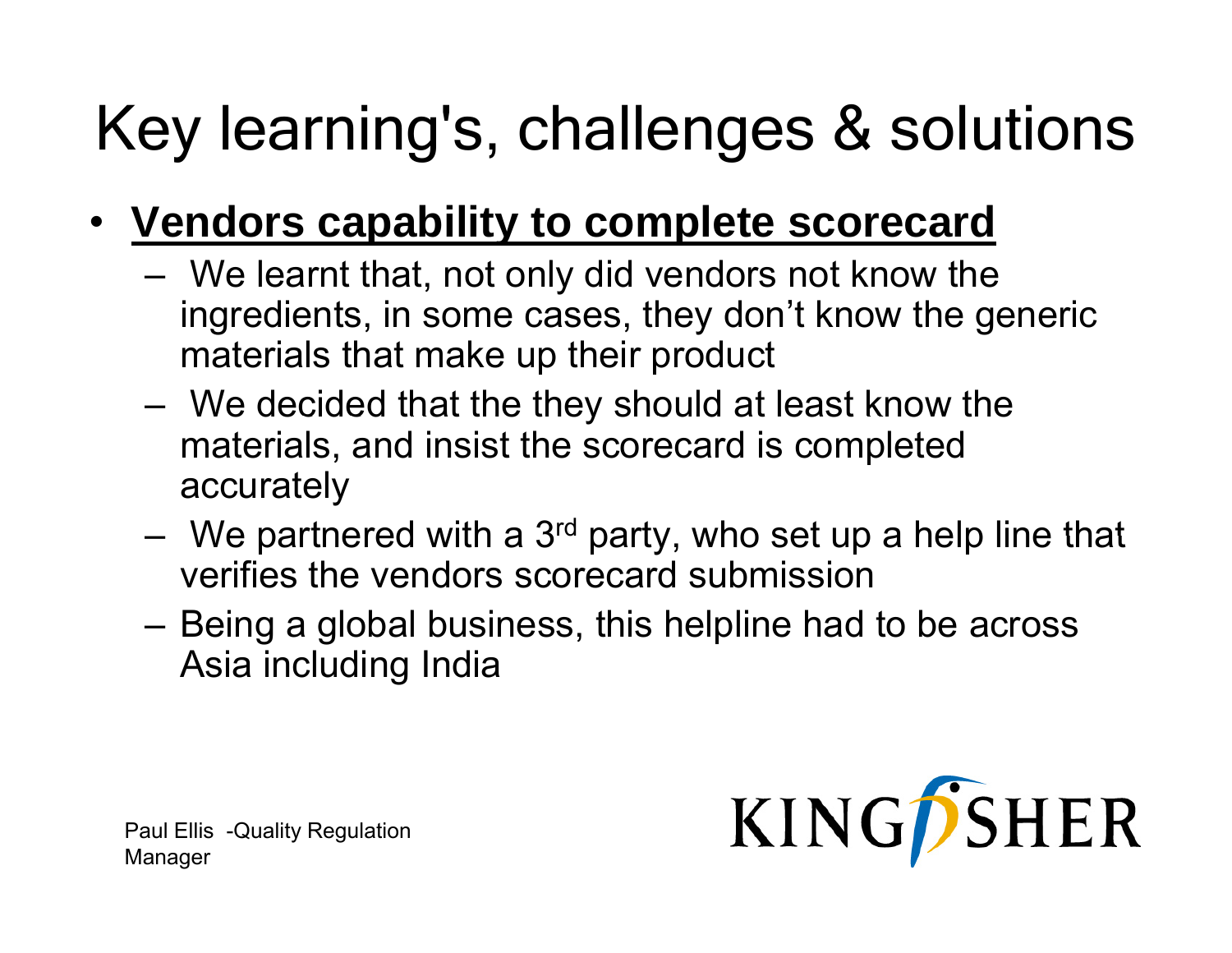- **Market awareness and removal**
- $-$  In our experience, the majority vendors don't know the ingredients of their products
- – For those that do know, in test cases we did, it takes time to remove with no guarantee once removed the vendor won't revert back, because alternatives are in short supply
- –– Some Vendors need support to enable them to make the removal happen, as this is mainly a technical challenge to ensure the performance of the product is not compromised.

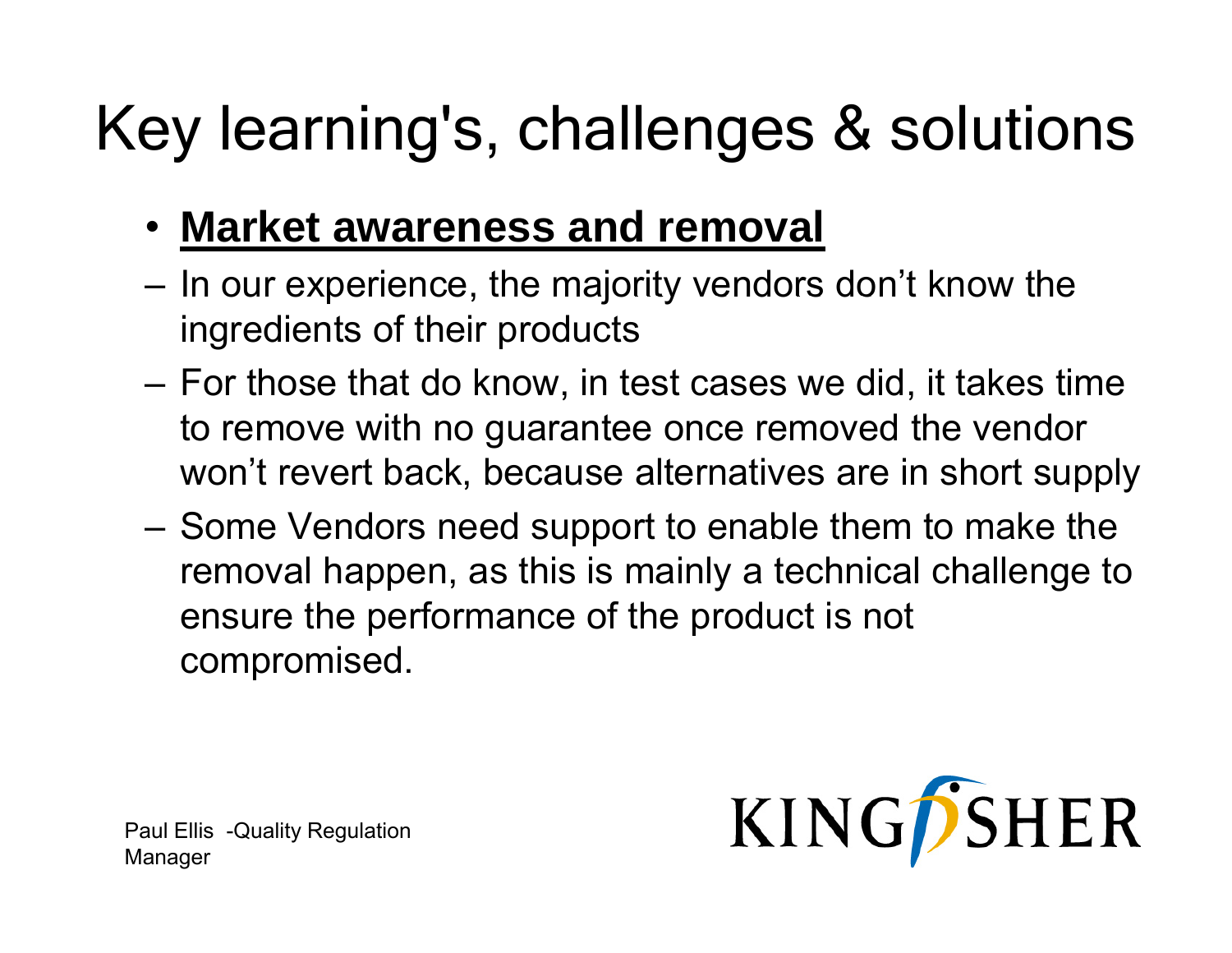#### • **Dealing with priorities**

- We learnt very early on, its better to develop processes that target "suspects", rather than issue a long list of substances
- Our success rate in finding suspected product dramatically increased, when we introduced the scorecard
- – You cannot deal with all the products at one time, so we we focus upon those that may present the highest risk, in terms of profile to the consumer and volumes in the market

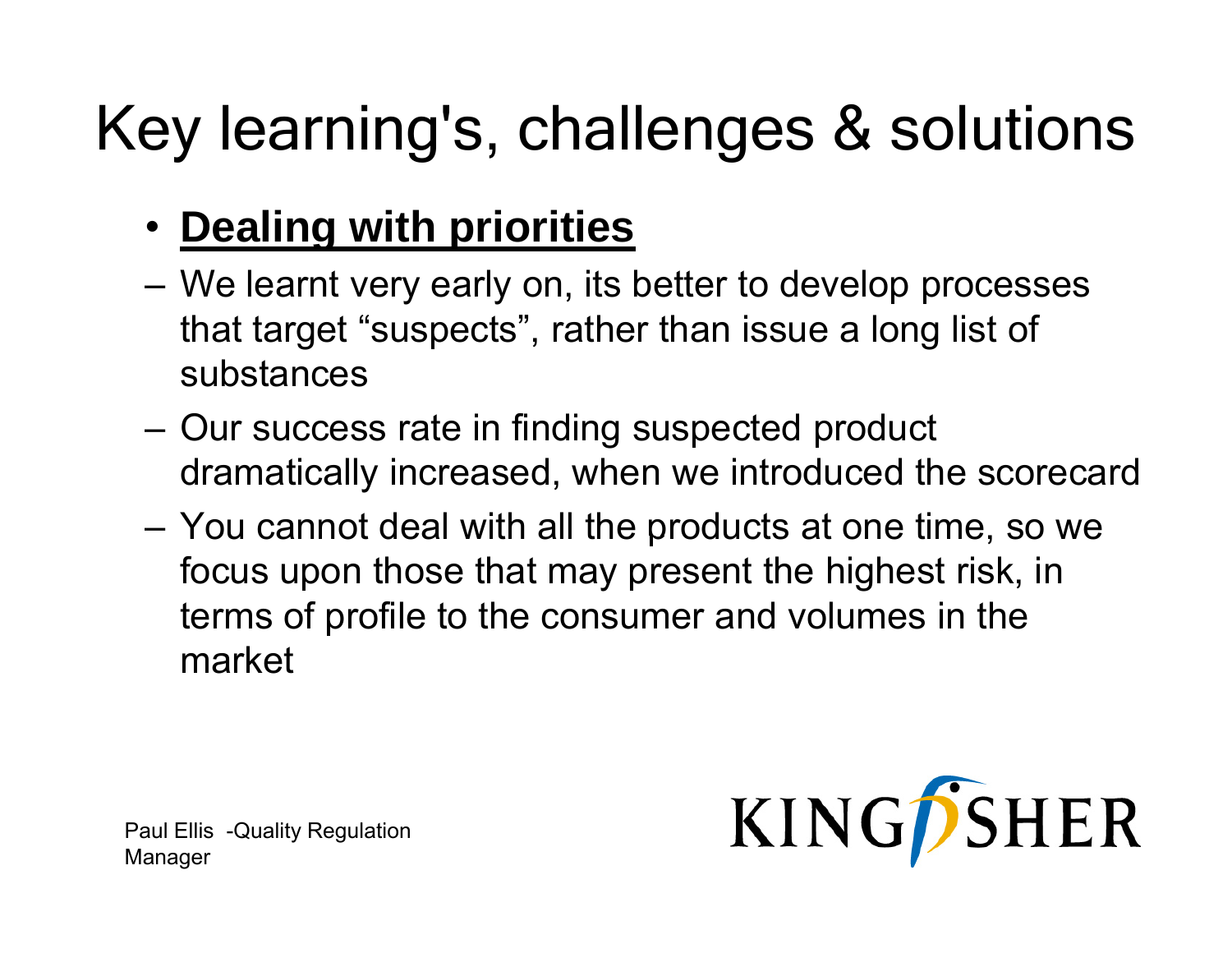#### •**Education and training**

- – Don't underestimate the value of training, both to the vendors but also internally
- – "Chemistry" is a specialist area which baffles the average person, so developing easy to understand, plain English guidance is a worthwhile investment in time and effort
- – Use webinars and interactive guidance for training, as you can track results and understand where the guidance works and does not work so well
- – $-$  Even with training, you cant expect the average QA  $\,$ Technician to fully understand, so be prepared to refresh knowledge on a regular basis

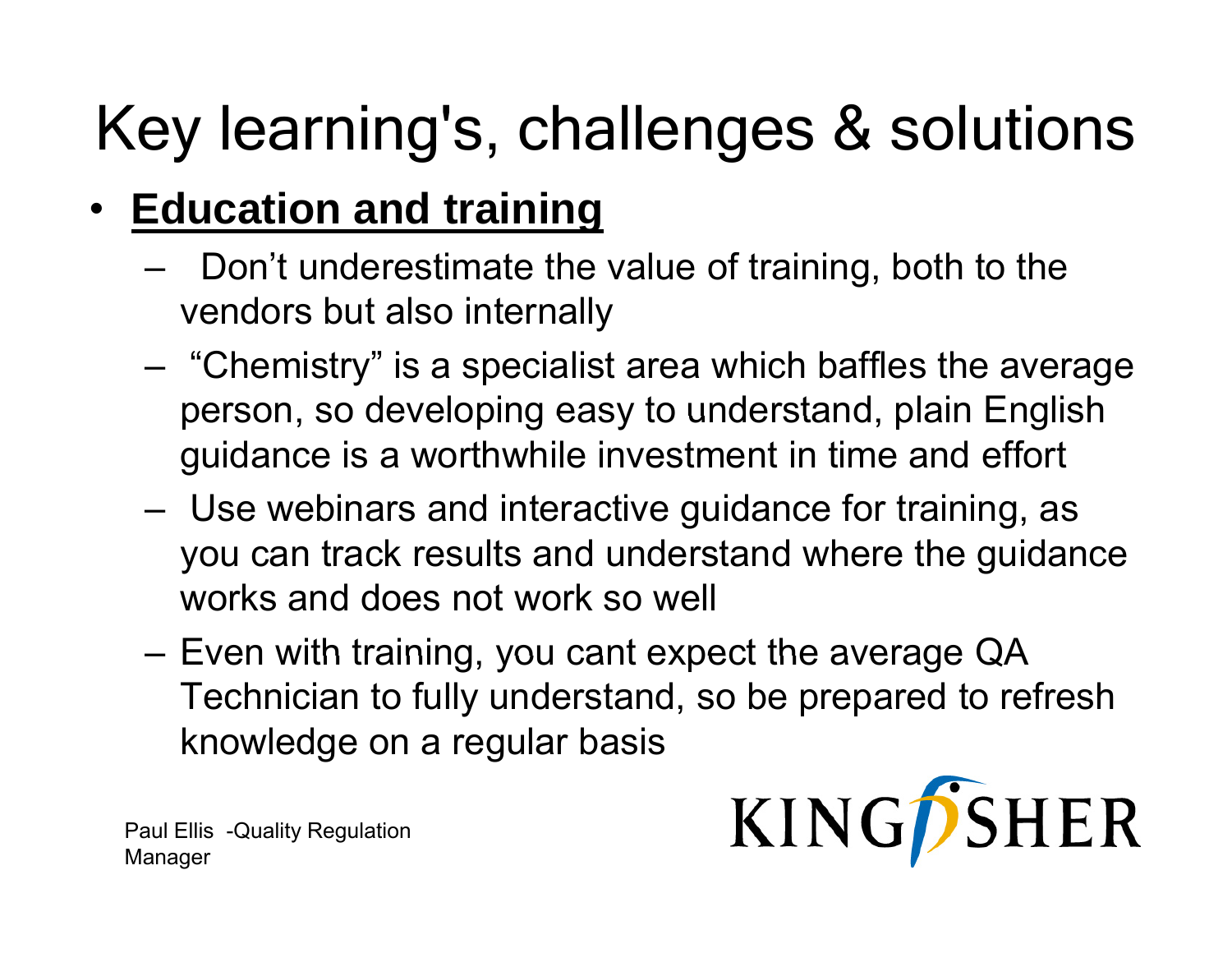#### •**Commercial challenges**

- Being ahead of the market, creates challenges as vendors may not see the benefits and buyers may not understand them either
- – $-$  Cost increases are always quoted and are always inflated!, so we conduct a value engineering process to help you understand costs and enable the challenge back to the vendor
- – Buyers need to understand the benefits, in terms of environmental protection, and these need to be marketed to create the market differential.

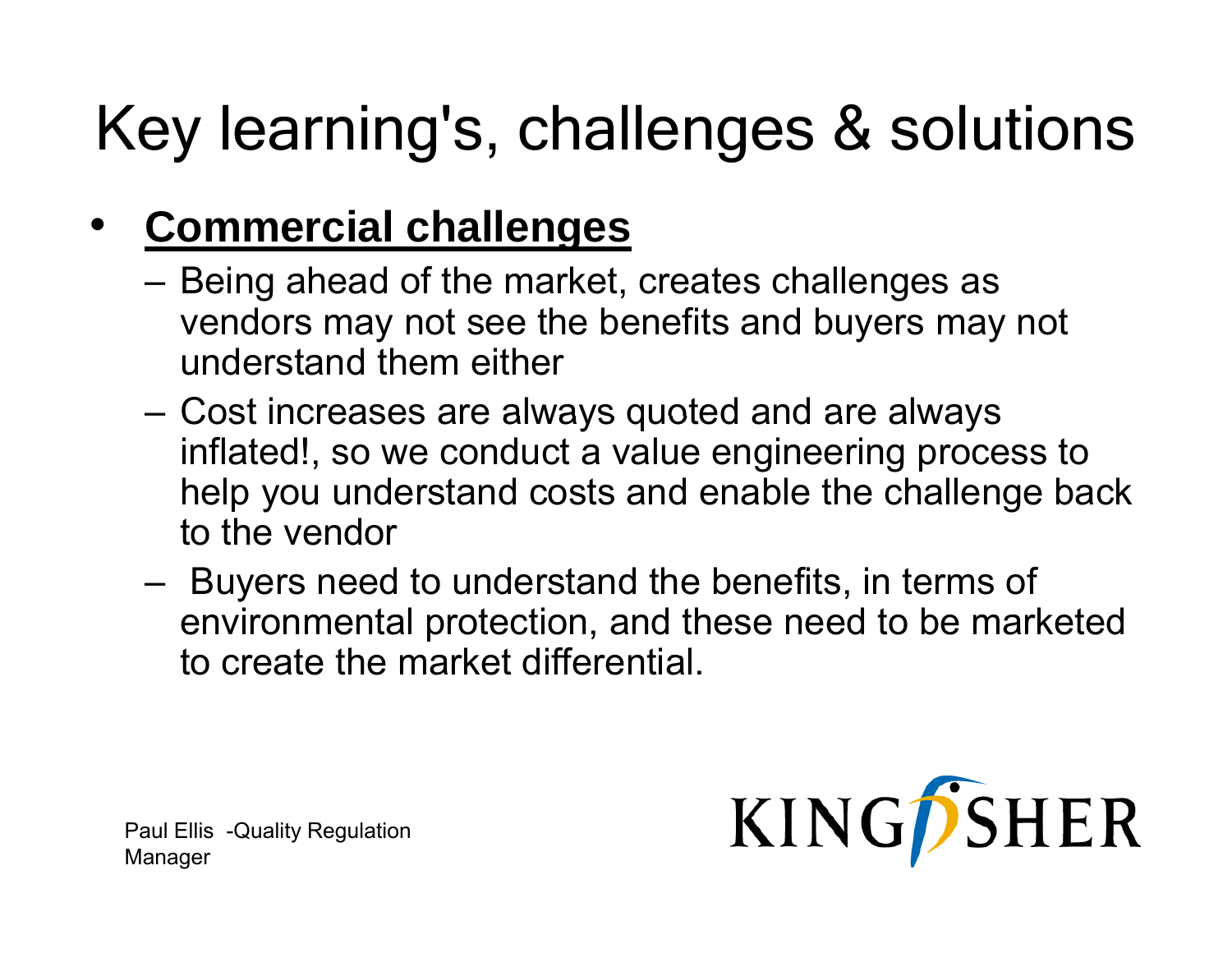#### •**Alternative substances**

- **Links of the Company**  $-$  Case studies tell us, that vendors need technical support, in choosing suitable alternatives, as they could opt for an alternative that is even more harmful
- **Links of the Company**  Our case studies also tell us, that alternatives are in short supply, so a sustainable removal is a real challenge
- Under REACH, substances are frequently added when evidence suggests they are harmful, this means that you need to monitor the growing number of substances, as the alternative selected may result in be classified as a harmful and restricted substance